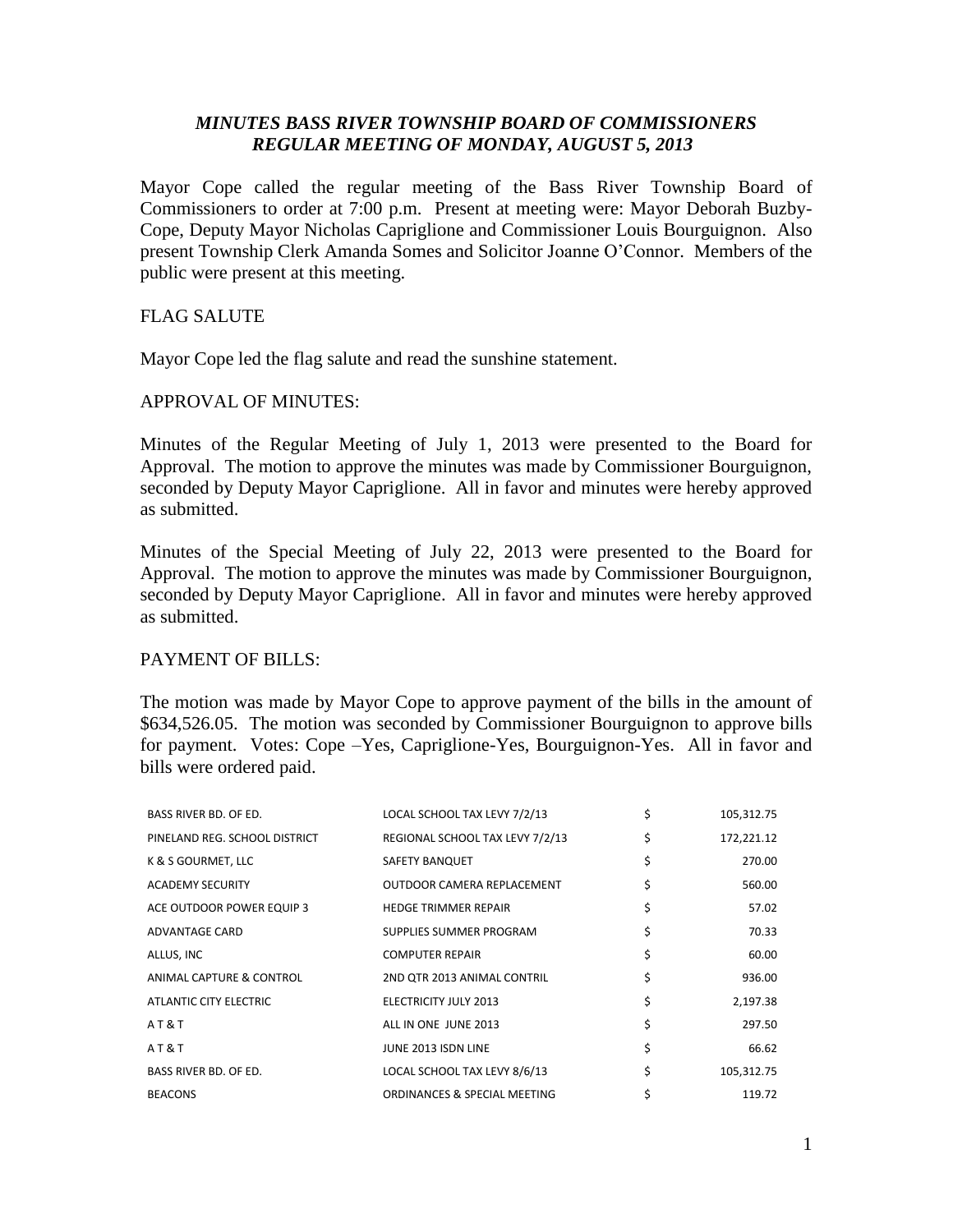| <b>BURL CO TREAS, LANDFILL</b>          | JULY 2013 TIPPING FEES                        | \$<br>4,749.75   |
|-----------------------------------------|-----------------------------------------------|------------------|
| <b>BURL CO TREASURER</b>                | 3RD QTR. TAXES                                | \$<br>157,024.03 |
| <b>BURLCOJIF</b>                        | 2ND INSTALL BURLCO JIF                        | \$<br>30,586.00  |
| <b>BURLINGTON COUNTY ANIMAL SHELTER</b> | ANIMAL CONTROL JUNE 2013                      | \$<br>30.00      |
| <b>CAROL KENNEDY</b>                    | REFUND FOR OVER PAYMENT                       | \$<br>324.79     |
| CASA PAYROLL SERVICES                   | PAYROLL JULY 2013                             | \$<br>235.50     |
| <b>CAUSEWAY FORD</b>                    | FORD F-550 REPAIRS                            | \$<br>712.19     |
| CHRISTOPHER NORMAN, ESQ.                | PLAN. BD. MTG 7/18/13                         | \$<br>300.00     |
| <b>COMCAST</b>                          | SERVICE 7/49/13 - 8/18/13                     | \$<br>104.95     |
| CONWAY AUTOMOTIVE                       | PARTS & HYDRAULIC FLUID                       | \$<br>163.28     |
| DAVE'S SEPTIC                           | CONV. CTR. PORT A POT                         | \$<br>85.00      |
| FLOWERS BY P.J.                         | FUNERAL MACHE - SHUFF                         | \$<br>88.00      |
| <b>GEORGE EMMER</b>                     | CONFLICT PD 7/29/13                           | \$<br>500.00     |
| HOME DEPOT                              | <b>SUPPLIES</b>                               | \$<br>78.93      |
| INTEGRATED PEST MANAGEMENT              | <b>QUARTERLY SERVICE</b>                      | \$<br>85.00      |
| <b>JEREMY S. PRICE</b>                  | PUBLIC DEFENDER 7/29/13                       | \$<br>500.00     |
| <b>JOHN STEELE</b>                      | SUPPLIES SUMMER PROGRAM                       | \$<br>15.07      |
| MGL PRINTING SOLUTIONS                  | <b>ENVELOPES &amp; LABELS</b>                 | \$<br>292.00     |
| <b>MYRON</b>                            | PENS SAFETY AWARD                             | \$<br>243.01     |
| <b>NJRPA</b>                            | NJRPA MEMBERSHIP - SOMES                      | \$<br>120.00     |
| OFFICE BASICS, INC                      | <b>PAPER &amp; SUPPLIES</b>                   | \$<br>179.85     |
| <b>PEGGY BECK</b>                       | <b>BANK MILEAGE</b>                           | \$<br>61.20      |
| PETER C. LANGE                          | MAY & JUNE LEGAL SERVICES                     | \$<br>8,094.50   |
| BRIAN E. RUMPF, P.C.                    | PROSECUTOR 7/15 & 29/13                       | \$<br>1,400.00   |
| SAFEGUARD BUSINESS SYSTEMS              | <b>CHECKS &amp; DEPOSIT SLIPS</b><br>2ND QTR. | \$<br>336.69     |
| STATE OF NJ DIV EMPLOYER ACCTS          | REIMBURSEMENT                                 | \$<br>588.00     |
| TERRI L. EVANS                          | SUPPLIES SUMMER PROGRAM                       | \$<br>134.54     |
| THE PRESS OF ATLANTIC CITY              | PUBLIC NOTICE / RESOLUTION                    | \$<br>194.30     |
| THOMSON REUTERS - WEST                  | 2013 NJ CRIMINAL LAW                          | \$<br>130.50     |
| TOMASELLA'S FIRE PROTECTION INC         | EXTING. INSPECT. & SERVICE                    | \$<br>315.75     |
| TRANSFORMATION ENTERPRISES              | JUNE 2013 ROLL-OFF SERVICE                    | \$<br>5,200.00   |
| TREASURER, STATE OF NEW JERSEY          | <b>MARRIAGE LICENSE FEES</b>                  | \$<br>100.00     |
| TRISH HOME CENTER                       | <b>KEYS</b>                                   | \$<br>23.88      |
| <b>VERIZON</b>                          | COURT & MUNICIPAL PHONES 7/2013               | \$<br>963.04     |
| <b>VERIZON WIRELESS</b>                 | WIRELESS PHONES                               | \$<br>134.27     |
| WAWA STORE #978                         | GIFT CARDS - SAFETY AWARD                     | \$<br>250.00     |
| <b>WEX BANK</b>                         | FUEL CHARGES JUNE 2013                        | \$<br>905.74     |
| <b>ARTCRAFT SIGN STUDIO</b>             | <b>SIGNS FOR PLAYGROUND</b>                   | \$<br>394.00     |
| DAVE'S SEPTIC                           | OAK LANE PK. PORT A POT                       | \$<br>85.00      |
| BRIAN E. RUMPF, P.C.                    | <b>DWI PROSECUTION</b>                        | \$<br>300.00     |
| <b>BASS RIVER PAYROLL ACCT.</b>         | PAYROLL 7/11/13                               | \$<br>14,094.72  |
| BASS RIVER PAYROLL ACCT.                | PAYROLL 7/25/13                               | \$<br>16,921.38  |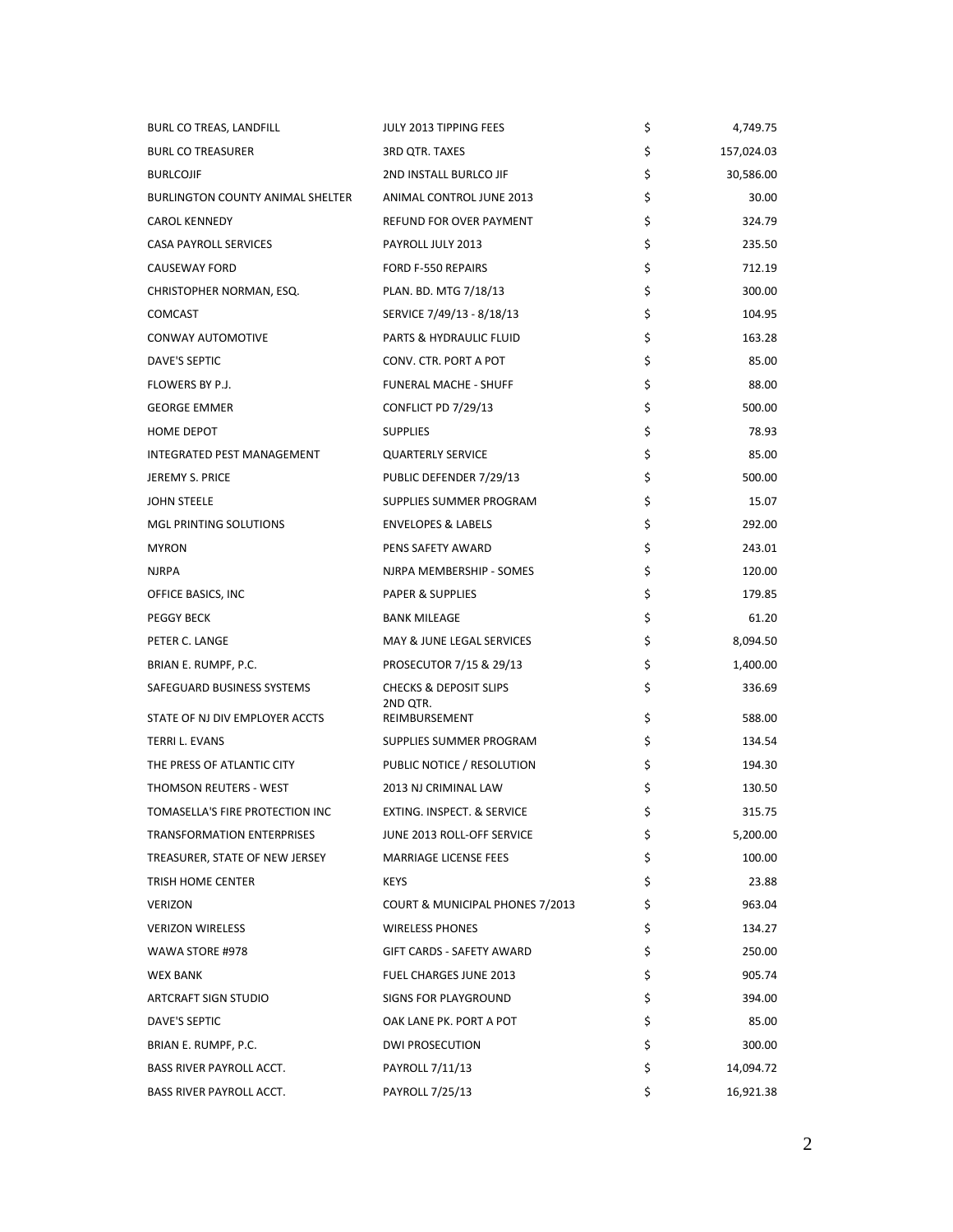TOTAL  $\frac{1}{5}$  634.526.05

ORDINANCES & RESOLUTIONS:

### **ORDINANCE 2013-04**

# **AN ORDINANCE ESTABLISHING RULES AND REGULATIONS GOVERNING THE USE OF PUBLIC PARKS AND PLAY AREAS IN THE TOWNSHIP OF BASS RIVER AND PROVIDING FOR ENFORCEMENT AND PRESCRIBING PENALTIES FOR THE VIOLATION OF ITS PROVISIONS**

Mayor Cope read Ordinance 2013-04 on second reading by title. The motion to approve Ordinance 2013-04 upon second reading was made by Commissioner Bourguignon, seconded by Deputy Mayor Capriglione. All in favor and Ordinance 2013-04 was hereby approved on second reading. The motion to open for public hearing on Ordinance 2013- 04 was made by Commissioner Bourguignon, seconded by Deputy Mayor Capriglione. All in favor and meeting was open for public hearing on Ordinance 2013-04. Comments: Mr. And Mrs. Assur asked the question regarding insurance and outside groups using playground and if fees would be charged. No fees would be charged. Mr. Aaronson commented that the playground is meant to be a kid's park and we should leave it at that. Mr. Assur commented that he would like to see kids use the park and not rent it out. Board agreed not to rent out at this time to outside groups. Being no further comments or questions, the public portion was closed upon a motion by Commissioner Bourguignon, seconded by Deputy Mayor Capriglione. All in favor and public portion was closed. The motion to adopt Ordinance 2013-04 was made by Mayor Cope. The motion was seconded by Commissioner Bourguignon. Votes: Cope-Yes, Capriglione-Yes, Bourguignon-Yes.

### *BASS RIVER TOWNSHIP ORDINANCE 2013-04*

### *AN ORDINANCE ESTABLISHING RULES AND REGULATIONS GOVERNING THE USE OF PUBLIC PARKS AND PLAY AREAS IN THE TOWNSHIP OF BASS RIVER AND PROVIDING FOR ENFORCEMENT AND PRESCRIBING PENALTIES FOR THE VIOLATION OF ITS PROVISIONS*

*BE IT ORDAINED, by the Township Commissioners of the Township of Bass River, County of Burlington and State of New Jersey that:*

### *Section I. Purpose*

*The purpose of this chapter is to establish rules and regulations governing the use of public parks and recreation areas in the Township of Bass River. Rules of acceptable conduct are established herein for all persons using public park facilities, as well as prohibited activities and procedures for obtaining use permits.* 

*Section II. Personal Conduct.*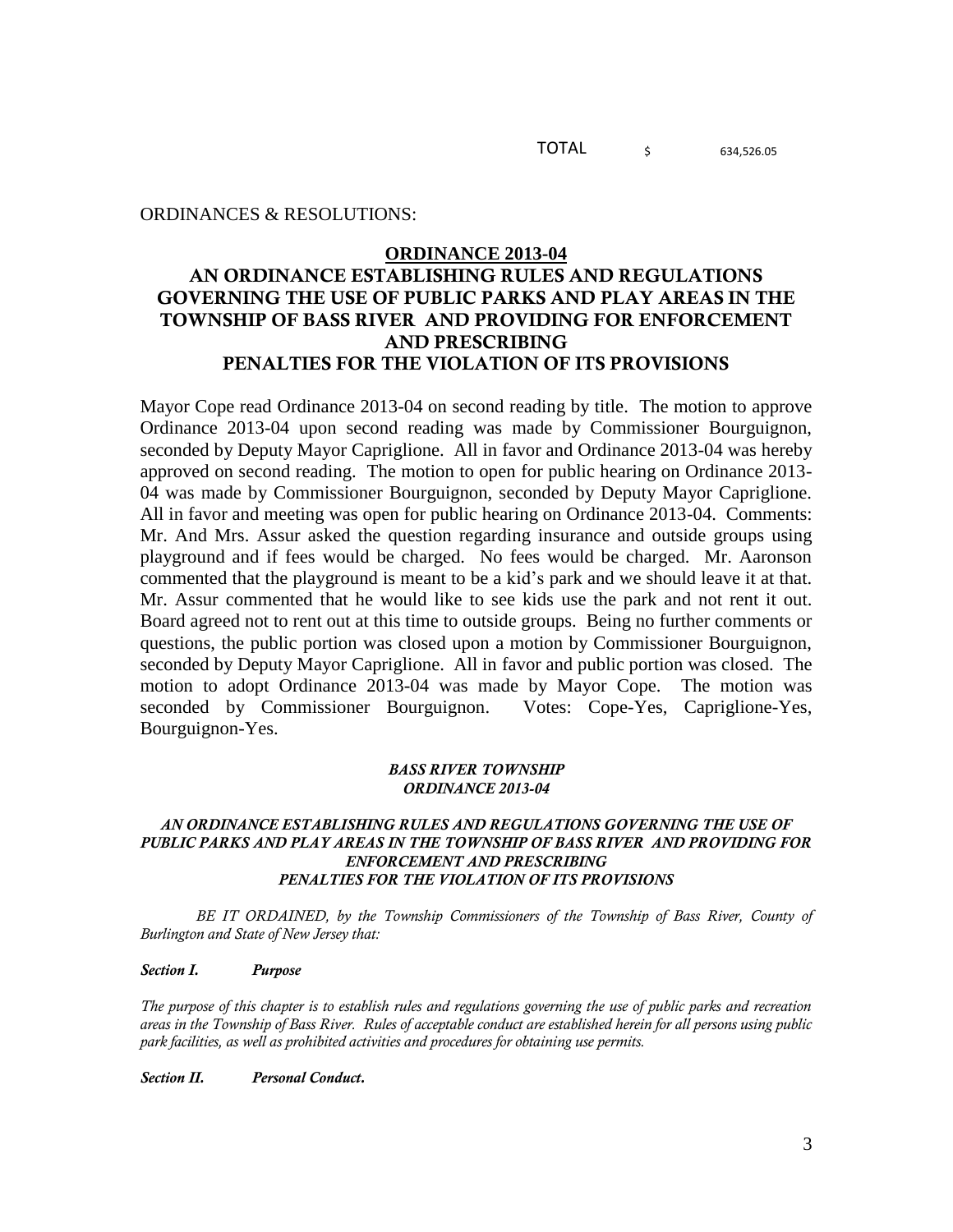*While in a Public Park or recreation area, all persons shall conduct themselves in a proper and orderly manner, and, in particular, all persons shall obey the following regulations:*

*All Persons Shall:*

*A. Properly maintain all picnic areas by placing all trash, refuse, garbage and debris in designated disposal receptacles where provided. If no trash receptacles are available, or if available but full, then trash shall be carried away from the park area by the picnicker, to be properly disposed of elsewhere.*

*B. Maintain all rest rooms and washrooms in a neat and sanitary condition.*

*C. Appear at any park in only proper clothing, and no person shall dress or undress in any place, vehicle or structure.*

*D. Be responsible for preventing the entry of dogs or other domestic animals into the park and play area.*

*E. Ride all bicycles, roller skates and skateboards with all reasonable regard to the safety of others. Bicycling, roller skating and skateboarding shall be confined to areas so designated for such activities and not permitted in the play area. Bicycles shall be parked in bicycle racks or other areas so designated when such facilities are provided.*

*F. Operate, drive and park vehicles only on roads and parking areas so designated by the Township and only during the times set forth by the Township.* 

*Section III. Prohibited Activities.*

*No Person Shall:* 

*A. Willfully mark, deface, disfigure, injure, tamper with, displace or remove any park property, appurtenances or structures.*

*B. Dig or remove any soil, rock, sand, stones, wood or wood materials or make any excavation by tool, equipment, blasting or other means.*

*C. Damage, cut carve, transplant or remove any tree or plant or injure the bark, pick flowers or seeds of any plants or tree, dig in or otherwise disturb grass areas or in any other way injure plant life.*

*D. Climb any tree or walk, stand or sit on planters, railings, fences or upon any other property not designated or customarily used for such purposes.*

*E. Dump, deposit or leave trash, dirt, bottles, broken glass, refuse, garbage, debris or other waste materials.*

*F. Solicit money or contributions for any purpose, whether public or private, unless written permission is granted by the Township.*

*G. Build, attempt to build or start a fire except in such areas and facilities and under such regulation as may be designated and set forth by the Township. No person shall drop, throw or otherwise scatter lighted matches, burning cigarettes, cigars, tobacco paper or any other flammable material within a park or on any highways, roads or streets abutting or contiguous thereto.* 

*H. Have in his or her possession, or set or otherwise cause to explode, discharge or burn any firecrackers, or other fireworks or explosives, or discharge or throw said explosive into any such areas from lands or highways adjacent thereto. This prohibition includes any substance, compound, mixture or article that in conjunction with any other substance or compound would be dangerous in terms of flammability and explosion.*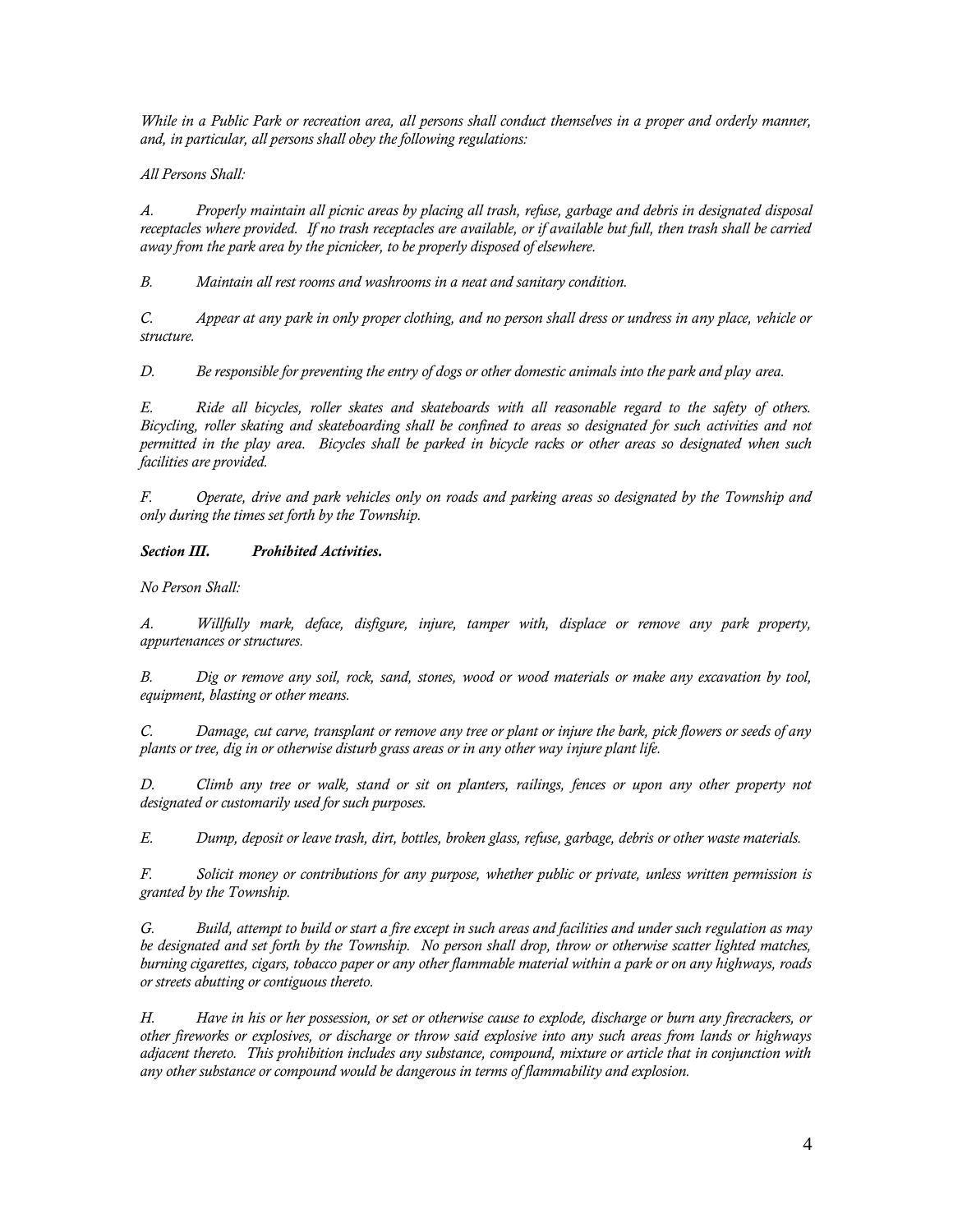*I. Carry or possess firearms of any description or air rifles, spring guns, bows and arrows, slings or any other form of weapons dangerous to human safety and wildlife, or any kind of trapping device.* 

*J. Bring alcoholic beverages or drink same at any time, or be under the influence of intoxicating liquor in the park or play area.*

*K. Paste, glue, tack, nail or otherwise post any sign, placard, advertisement or inscription whatsoever, nor shall any person erect or cause to be erected any sign on any public lands or highways or roads adjacent to the park.*

*L. Expose or offer for sale any article or object, or station or place any stand, cart or vehicle for transportation, sale or display of any article or object.* 

*M. Sleep or protractedly lounge on the seats, benches or other areas of the park or engage in loud boisterous, threatening, abusive, insulting or indecent language, or engage in any disorderly conduct or behavior tending to breach the public peace and welfare.*

*N. Cause of permit the vehicle he/she is operating to stand outside of the designated parking spaces, except for a reasonable time to receive or discharge passengers or equipment. No vehicle shall be parked in the park area from ½ hour after sunset until sunrise.* 

### *Section IV. Hours*

*A. The Public Park and Play Area of the Township of Bass River shall operate from dawn until dusk.*

*B. Any person present on the Public Park or Play Area before opening time or after closing time shall be deemed to be in violation of this section.*

### *Section V. Availability of Park Facilities.*

*Except for unusual and unforeseen emergencies, all Public Park and Play Areas shall be open to the public every*  day of the year during the hours designated by the Township. Any area or facility may be declared closed to the *public by the Township at any time and for any interval of time, either temporarily or at regular or stated intervals (daily or otherwise).*

### *Section VI. Enforcement.*

*The Township or its duly authorized representatives, including the custodians, supervisors and assistants appointed by the Township or the State Troopers, shall be responsible for the enforcement of this chapter and shall have authority to eject from the park or play area any person or persons acting in violation thereof and shall also have the authority to seize and confiscate any property, thing or device which is being used in the park or play area in violation thereof.*

### *Section VII. Violations and Penalties.*

*A. Violations. Any person who shall violate any rules, regulations or bylaws duly adopted by the Township may be deemed and adjudged a disorderly person by any court of competent jurisdiction, as provided by law.* 

*B. Penalties. Any person violating any of the provisions herein, or any rule, regulation or bylaws of the Township shall, upon conviction, be subject to a penalty, either imprisonment of not more than 90 days or a fine not to exceed \$500, or both, in the discretion of the Court, and the Court may also order the replacement, repair or restoration of any property damaged by such person in the park or play area.* 

### *Section VIII. Unconstitutionality.*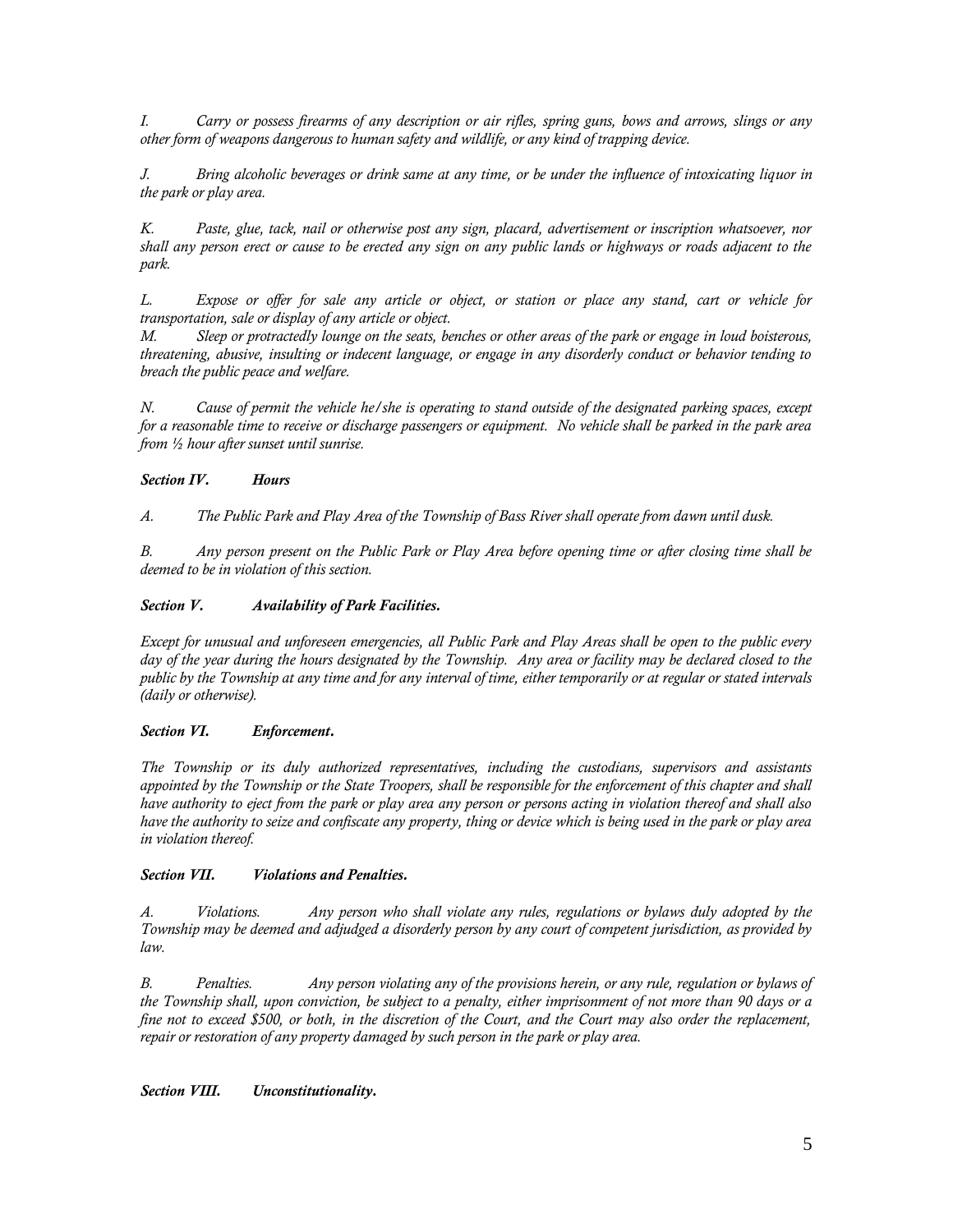*In the event any section, part or provision of this Ordinance shall be held unconstitutional or invalid by any Court, such holding shall not affect the validity of this Ordinance or any remaining part of this ordinance in whole or in part thereof, other than the part so held unconstitutional or invalid. Section IX. Repealer*

*All ordinances or parts thereof which are inconsistent with the provisions of this Ordinance are hereby repealed to the extent of the inconsistencies.* 

### *Section X. When Effective.*

*This Ordinance shall take effect upon final passage and publication and in accordance with all applicable laws.* 

# **ORDINANCE 2013-05 AN ORDINANCE AMENDING THE ZONING ORDINANCE OF THE TOWNSHIP OF BASS RIVER**

## **ORDINANCE 2013-06 AN ORDINANCE AMENDING TITLE 12, STREETS, SIDEWALKS AND PUBLIC PLACES, CHAPTER 12.08, TREES, OF THE TOWNSHIP OF BASS RIVER**

# **ORDINANCE 2013-07 AN ORDINANCE AMENDING TITLE 17, ZONING, CHAPTER 17.20.190, WATER QUALITY, OF THE TOWNSHIP OF BASS RIVER**

Mayor Cope introduced Ordinance 2013-05, 2013-06 and 2013-07 upon first reading by title only. Commissioner Bourguignon made the motion to approve Ordinance 2013-05, 2013-06 and 2013-07 upon first reading by title. The motion was seconded by Deputy Mayor Capriglione. All in favor and Ordinance 2013-05, 2013-06 and 2013-07 where hereby approved upon first reading by title with second reading and public hearing scheduled for the September regular meeting.

#### *ORDINANCE 2013-05*

### *AN ORDINANCE AMENDING THE ZONING ORDINANCE OF THE TOWNSHIP OF BASS RIVER*

*BE IT ORDAINED by the Board of Commissioners of the Township of Bass River, County of Burlington, State of New Jersey, as follows:*

*I. PURPOSE: The purpose of this Ordinance is to amend Title 17, Zoning of the Township of Bass River in response to amendments to the Pinelands Comprehensive Management Plan related to cluster development and wetlands management, effective April 6, 2009 and December 1, 2009, respectively.*

*II. Section 17.04.030.B, Definitions, is hereby amended by replacing or adding the following definitions:* 

*"Forestry"–means the planting, cultivating and harvesting of trees for the production of wood products, including firewood or for forest health. It includes such practices as reforestation, site preparation and other silvicultural practices, including but not limited to artificial regeneration, bedding, broadcast scarification, clearcutting, coppicing, disking, drum chopping, group selection, individual selection, natural regeneration, root raking, seed tree cut, shelterwood cut and thinning. For purposes of this chapter, the following activities shall not be defined as forestry:*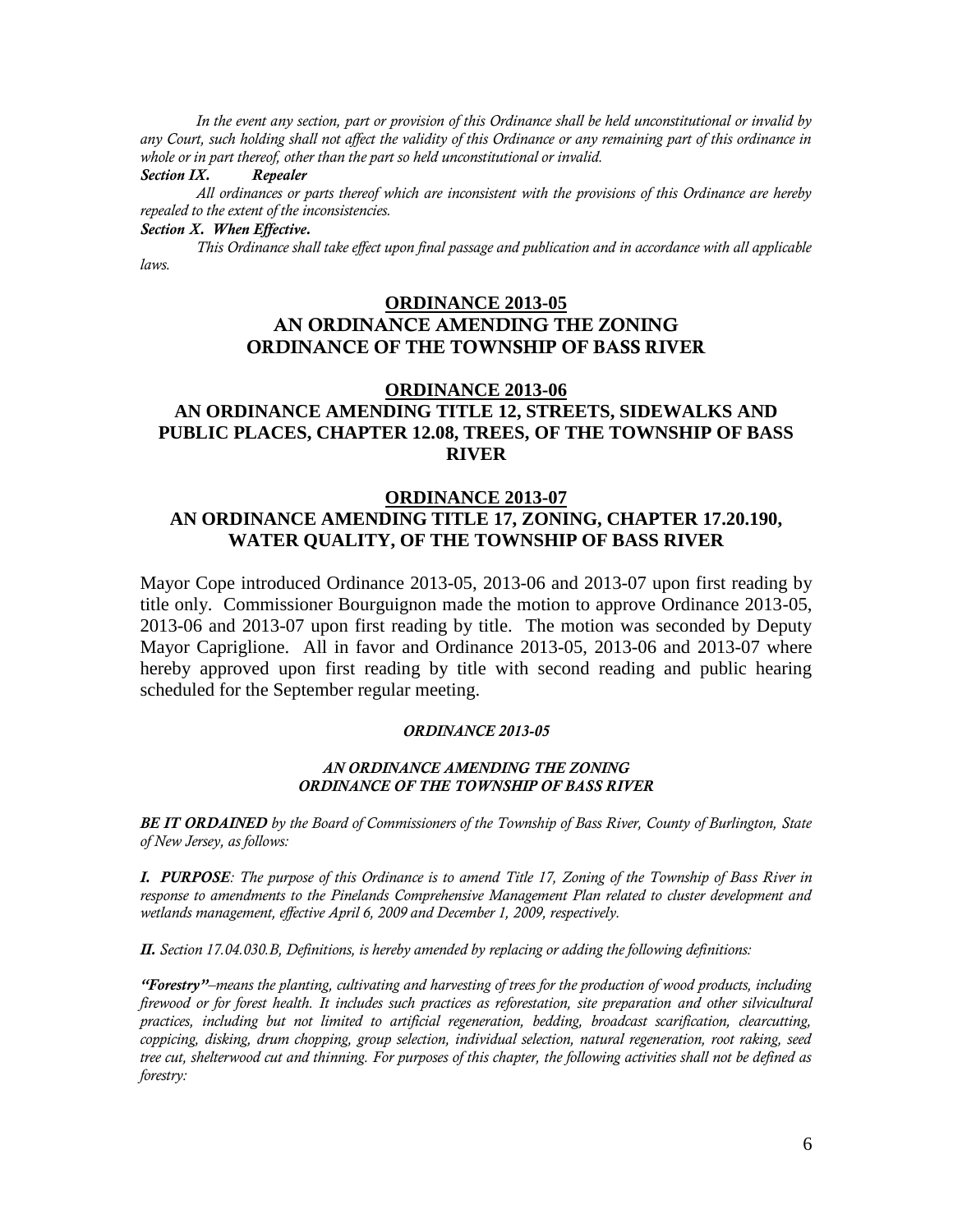*1. Removal of trees located on a parcel of land one acre or less on which a dwelling has been constructed;*

*2. Horticultural activities involving the planting, cultivating or harvesting of nursery stock or Christmas trees;*

- *3. Removal of trees necessitated by the development of the parcel as otherwise authorized by this chapter;*
- *4. Removal of trees necessary for the maintenance of utility or public rights-of-way;*
- *5. Removal or planting of trees for the personal use of the parcel owner; and*
- *6. Removal of trees for public safety.*

*"Impermeable Surface" means any surface which does not permit fluids to pass through or penetrate its pores or*  spaces, typically having a maximum permeability for water of 10<sup>7</sup> cm/second at the maximum anticipated *hydrostatic pressure. The term "impermeable" is equivalent in meaning.*

*"Impervious Surface"means any surface that has been compacted or covered with a layer of material so that it prevents, impedes or slows infiltration or absorption of fluid, including stormwater directly into the ground, and results in either reduced groundwater recharge or increased stormwater runoff sufficient to be classified as impervious in Urban Areas by the United States Department of Agriculture, Natural Resources Conservation Service Title 210 - Engineering, 210-3-1 - Small Watershed Hydrology (WINTR-55) Version 1.0. Such surfaces may have varying degrees of permeability.*

*"Resource Management System Plan" means a plan, prepared in accordance with the United States Department of Agriculture, Natural Resources Conservation Service New Jersey Field Office Technical Guide, dated June 2005. Such plans shall prescribe needed land treatment and related conservation and natural resources management measures, including forest management practices, for the conservation, protection and development of natural resources, the maintenance and enhancement of agricultural or horticultural productivity, and the control and prevention of non-point source pollution; and establish criteria for resource sustainability of soil, water, air, plants and animals.* 

*"Wetlands Management"– means the establishment of a characteristic wetland or the removal of exotic species or Phragmites from a wetland in accordance with the standards of N.J.A.C. 7:50-6.10. For purposes of this definition, exotic species are those that are not indigenous to North America.*

*III. Section 17.08.060, Recordation of Deed Restriction, is hereby amended by replacing Sections A and B with the following:*

- *A. In the Pinelands Preservation and Coastal Wetlands Districts: Berry agriculture; horticulture of native Pinelands plants; forestry; beekeeping; fish and wildlife management; wetlands management; agricultural employee housing as an accessory use; and low-intensity recreational uses in which the use of motorized vehicles is not permitted except for necessary transportation, access to water bodies is limited to no more than fifteen feet of frontage per one thousand feet of frontage on the water body, clearing of vegetation does not exceed five percent of the parcel and no more than one percent of the parcel will be covered with impervious surfaces.*
- *B. In the Special Agricultural Production District: Berry agriculture, horticulture of native Pinelands plants; forestry; beekeeping; fish and wildlife management; wetlands management; and agricultural employee housing as an accessory use.*

*IV. Section 17.12.130, Schedule of District Regulations, is hereby amended as follows:*

*- In the list of Permissible Uses for the PP Pinelands Preservation District, add "wetlands management"*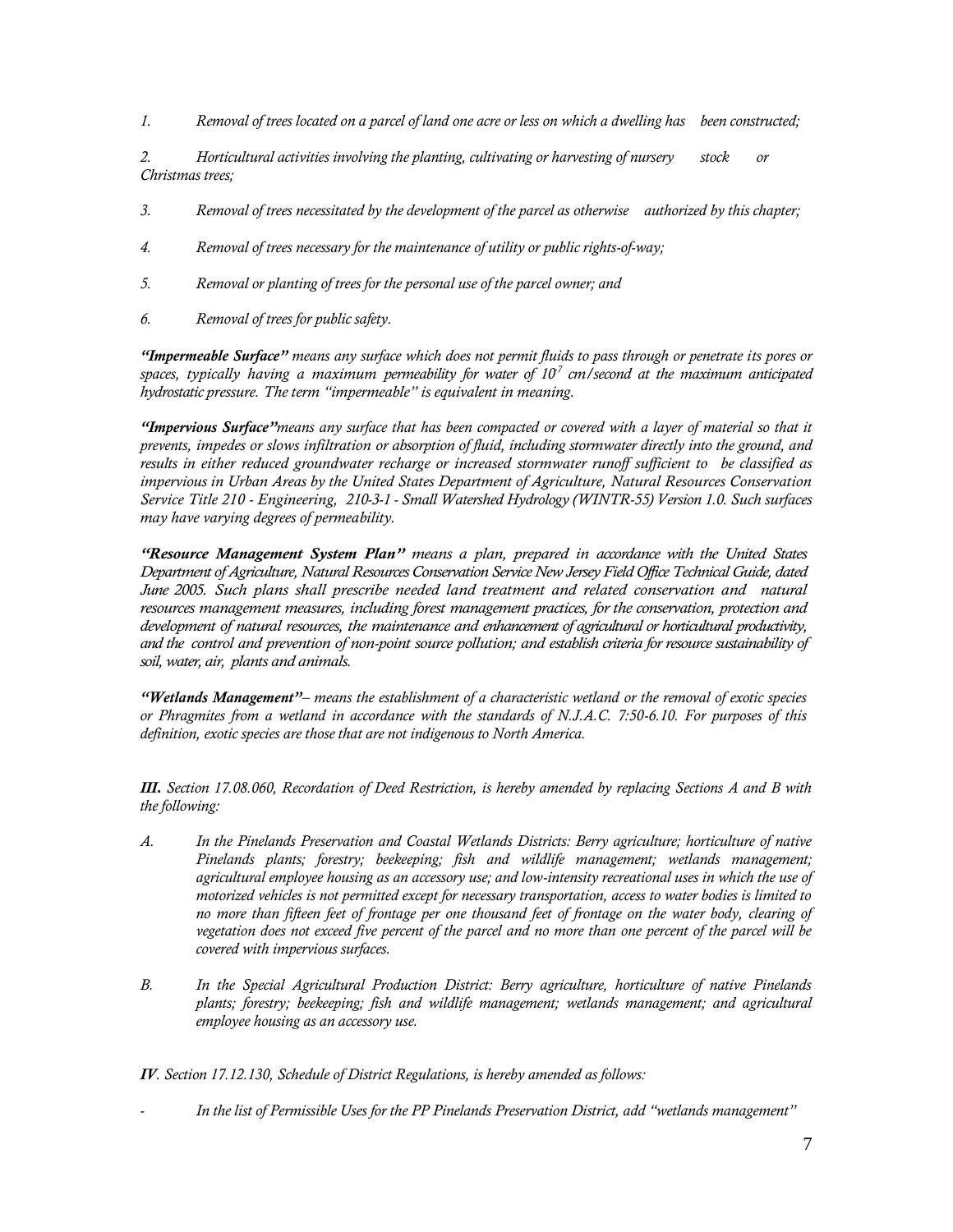*- In the Special Requirements column, replace the second entry under Single Family Dwellings in the F District with the following:*

*"Cluster development at a maximum density of one unit per 15 acres shall be required in accordance with Section 17.20.260 whenever two or more units are proposed as part of a residential development. For any parcel between 3.2 and 15 acres, one unit will be permitted. Applies in F Zone only."*

- *- In the list of Permissible Uses for the F Forest District, replace "Fish and wildlife management" with "Fish and wildlife management and wetlands management"*
- *- Add the following as a new Conditional Use in the F Forest District:*

*Non-clustered single-family dwellings in accordance with Section 17.20.270 Area in Acres: 15 Width in Feet at Street Line: 200 Front Yard: 200 Side Yard: 25 Rear Yard: 50 Maximum Height in Feet: 35*

*- In the Special Requirements column, replace the first entry for the RD Rural Development District with the following:*

*"Same as for respective permissible uses in PP and F Zone above. Cluster development shall be required in accordance with Section 17.20.260 whenever two or more units are proposed as part of a residential development."*

### *V. Section 17.20.120.B is hereby amended to read as follows:*

*B. Except as otherwise provided in subsection C below, no permit shall be issued for development other than for agricultural commercial establishments unless the applicant demonstrates that all buildings are set back at least two hundred (200) feet from the center line of the scenic corridor. This requirement shall not apply to residential cluster developments in the Rural Development and Forest Area Districts which comply with the standards of Section 17.20.260.*

*VI. Section 17.20.210.E is hereby amended to read as follows:* 

*E. Fish and wildlife activities and wetlands management, in accordance with N.J.A.C. 7:50-6.10.*

*VII. Section 17.20.240.E is hereby amended to read as follows:* 

- *E. All non-contiguous lands acquired pursuant to subsections A through D above are permanently protected through recordation of a deed of restriction in accordance with the following requirements:* 
	- *1. The deed of restriction shall permit the parcel to be managed for:*

Low intensity recreation, ecological management and forestry, provided that no more *than five percent of the land may be cleared, no more than one percent of the land may be covered with impervious surfaces and any such uses or activities are approved and conducted in accordance with the requirements of this chapter;* 

*b. Where agricultural use exists on a parcel proposed to be protected, the following standards shall apply:*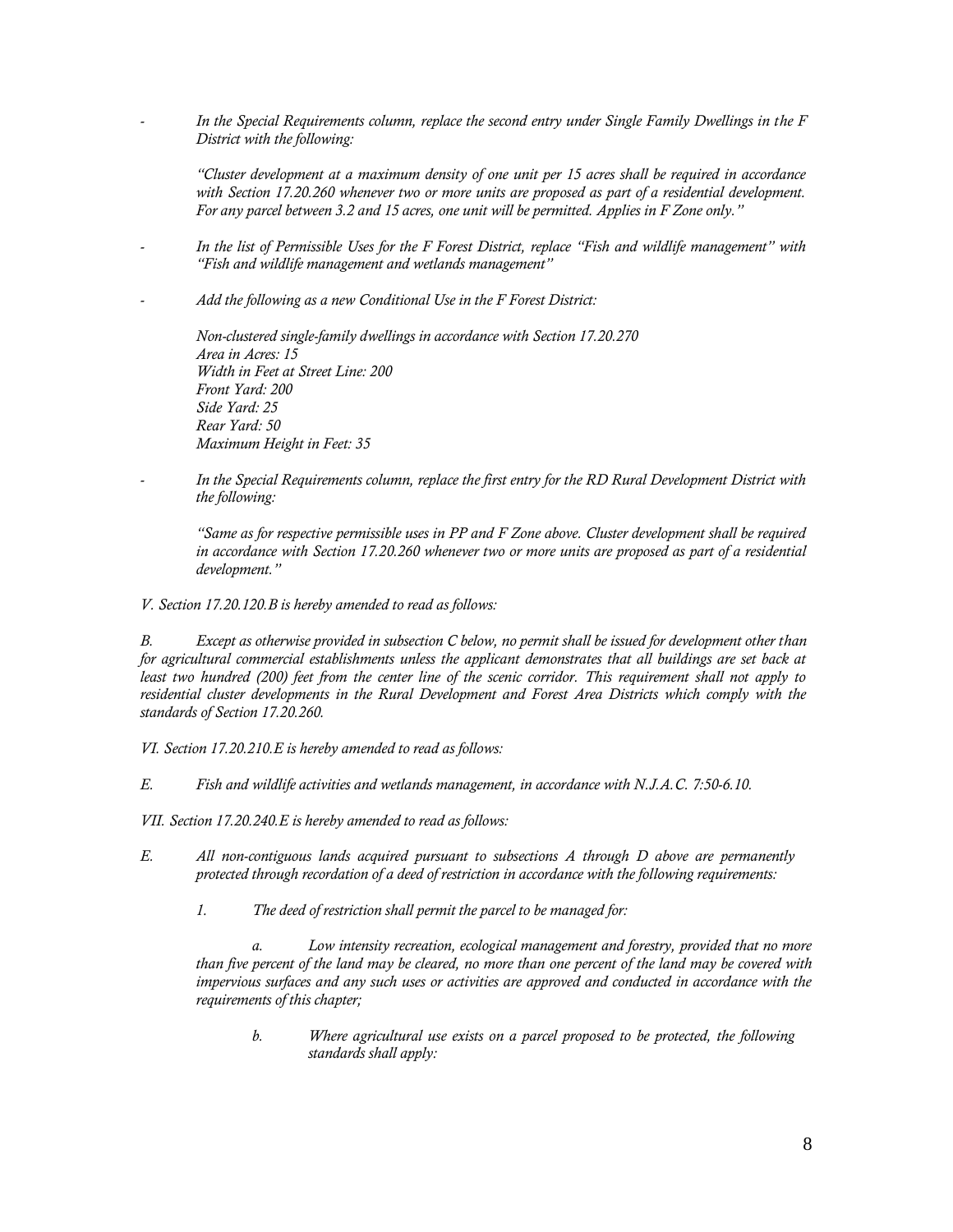- *i. For those agricultural uses in existence as of April 6, 2009, the deed of restriction may provide for the continuation of agricultural uses and the expansion of the area of agricultural use by up to 50 percent;*
- *ii. For those agricultural uses established after April 6, 2009, the deed of restriction may provide for the continuation of agricultural uses, provided the agricultural use has been in existence for a period of at least five years prior to submission of an application for density transfer;*
- iii. For those agricultural uses established after April 6, 2009 which do not *meet the standards of Subsection b.ii above, the deed of restriction shall permit the land to be managed only in accordance with Subsection a. above and shall not provide for continuation of any agricultural use on the parcel; and*
- *iv. The deed of restriction to be recorded pursuant to Subsection b.i or ii above shall authorize agricultural uses and provide that impervious surface may not exceed that which currently exists or three percent, whichever is greater, unless a Resource Management System Plan has been prepared. Before these impervious surface limits may be exceeded, evidence of Pinelands Commission approval of the Resource Management System Plan shall be provided. If the deed of restriction is in favor of Burlington County or the State Agricultural Development Committee, evidence of their approval shall also be provided.*
- *2. The deed of restriction shall be in favor of the parcel to be developed and the Township or another public agency or non-profit conservation organization. In all cases, such restriction shall be expressly enforceable by the Pinelands Commission. The deed restriction shall be in a form to be approved by the Township Solicitor and the Pinelands Commission.*

*VIII. Add the following as Sections 17.20.260 and 17.20.270 :* 

*17.20.260 Residential Cluster Development in the Forest and Rural Development Districts.*

*In the RD Rural Development and F Forest Districts, clustering of single-family detached dwellings shall be required whenever two or more units are proposed as part of a residential development. The following standards shall apply:* 

- *A. Permitted density:* 
	- *1. In the RD Rural Development District: one unit per 3.2 acres.*
	- *2. In the F Forest District: one unit per 15 acres.*
- *B. The number of residential lots permitted within the cluster shall be calculated on the basis of the size of the parcel of land and the density permitted in Subsection A. above, with a bonus applied as follows:*

| <b>Parcel Size</b> | <b>RD</b> Rural<br>Development<br><b>District</b> | <b>F</b> Forest<br><b>District</b> |
|--------------------|---------------------------------------------------|------------------------------------|
| $<$ 50 acres       |                                                   |                                    |
| 50-99.99 acres     | 10%                                               | 20%                                |
| 100-149.99 acres   | 15%                                               | 25%                                |
| $\geq$ 150 acres   | 20%                                               | 30%                                |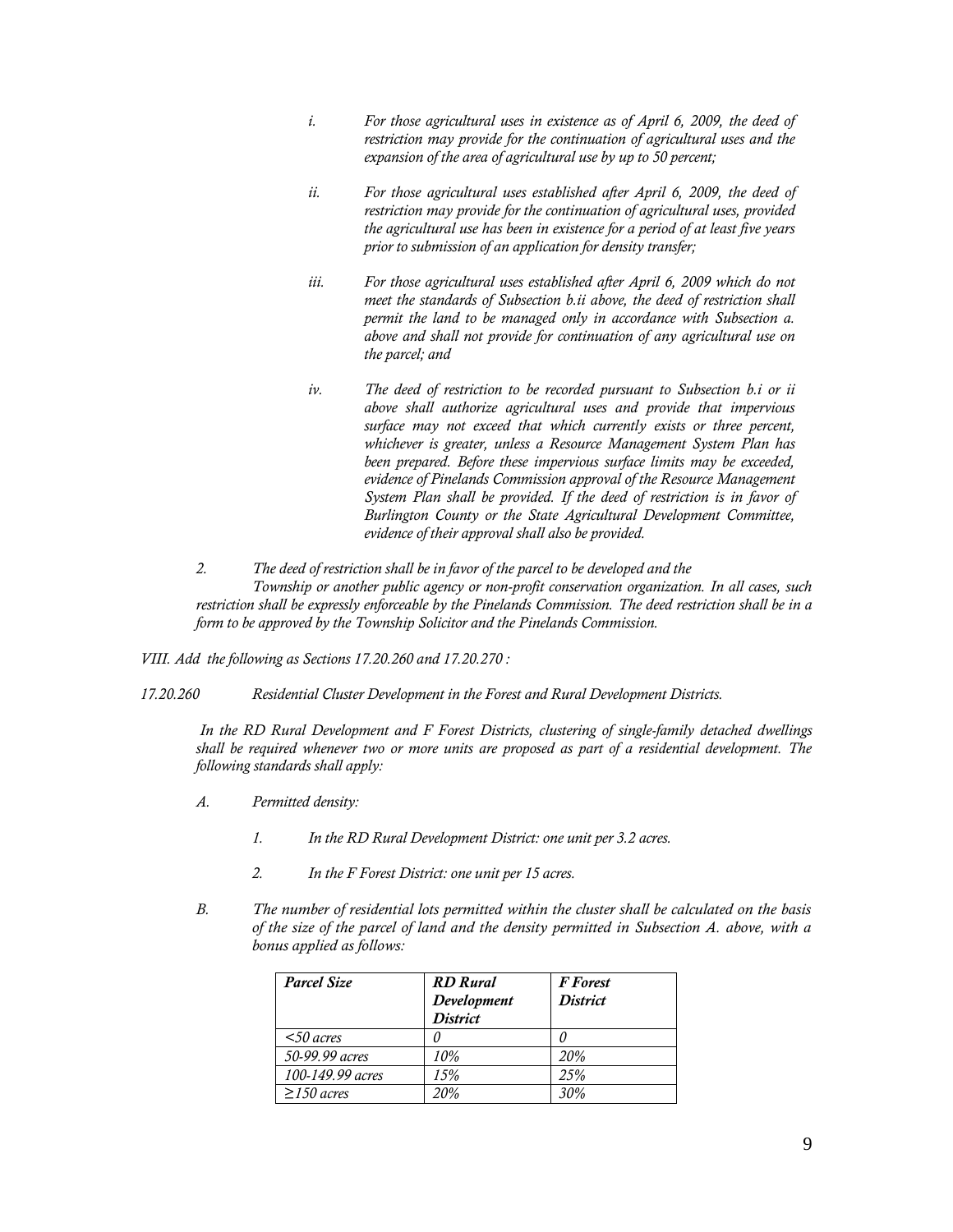- *C. The residential cluster shall be located on the parcel such that the development area:*
	- *1. Is located proximate to existing roads;*
	- *2. Is located proximate to existing developed sites on adjacent or nearby parcels;*
	- *3. Is or will be appropriately buffered from adjoining or nearby non-residential land uses; and*
	- *4. Conforms with the minimum environmental standards of N.J.A.C. 7:50-6.*
- *D. Development within the residential cluster shall be designed as follows:* 
	- *1. Residential lots shall be one acre in size but may be larger if dictated by unusual site conditions. In no case shall the average size of residential lots within a cluster exceed 1.1 acres;*
	- *2. The following minimum yard and building requirements shall apply:* 
		- *a. Lot width: 125 feet.*
		- *b. Front yard: 50 feet*
		- *c. Side Yard: 30 feet*
		- *d. Rear Yard: 50 feet*
		- *e. Maximum height: 35 feet*
	- *3. Individual on-site septic waste water treatment systems which are not intended to reduce the level of nitrate/nitrogen in the waste that comply with the standards of Section 17.20.190.B.4\_ may serve the lots within the cluster development area. However, in the event that existing agricultural uses will continue on the parcel in accordance with Subsection 5(b)[2] below, individual on-site septic waste water treatment systems shall comply with the standards of Sections 17.20.190.B.5 or 7. Community on-site waste water treatment systems serving two or more residential dwelling units which meet the standards of Sections 17.20.190.B.5 or 7 shall also be permitted;*
	- *4. The residential cluster development area shall include such land and facilities as are necessary to support the development, including wastewater facilities, stormwater management facilities and recreation amenities; and*
	- *5. Permitted recreation amenities may include playgrounds, tot lots, swimming pools, tennis courts and other such recreational facilities, which are solely for use by the residents of the cluster development. Recreational amenities shall not be limited to the foregoing so that the applicant may propose additional facilities. All such facilities shall be accessory to the residential cluster development. No advertising or commercial enterprise shall be permitted. In no case may such amenities occupy more than one-half acre of land or the equivalent of one acre of land for every 25 residential lots, whichever is greater.*
- *E. The balance of the parcel located outside of the residential cluster development shall be owned and managed by a duly constituted homeowners' association, a non-profit*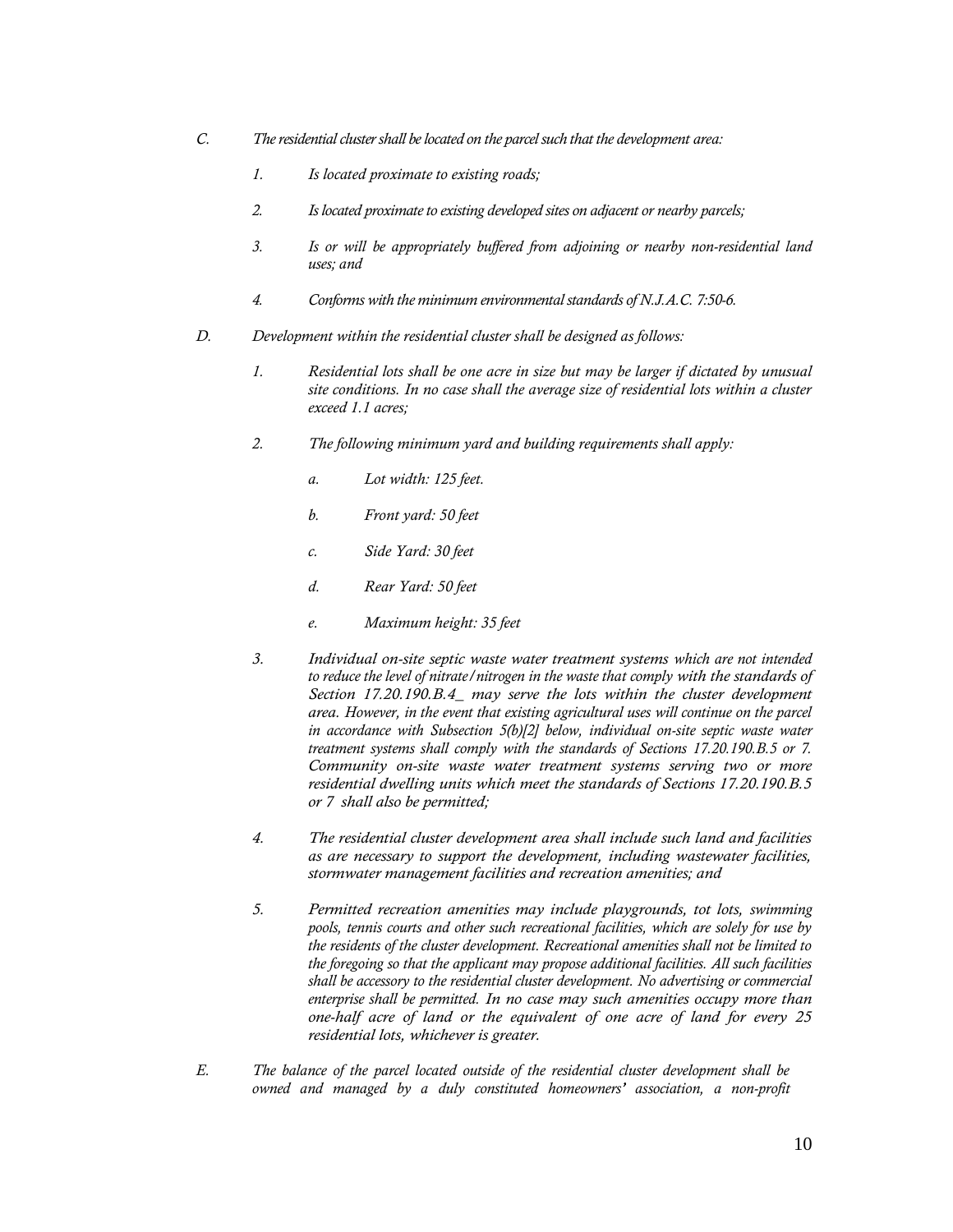*conservation organization, Bass River Township or incorporated as part of one of the lots within the cluster development area.*

- *1. All such land shall be permanently protected through recordation of a deed of conservation restriction. Such restriction shall be in favor of Bass River Township or another public agency or non-profit organization. In all cases, such restriction shall be expressly enforceable by the Pinelands Commission; and*
- *2. The deed of restriction shall permit the parcel to be managed for:*

*a. Low intensity recreation, ecological management and forestry, provided that no more than five percent of the land may be cleared, no more than one percent of the land may be covered with impervious surfaces and any such uses or activities are approved and conducted in accordance with the requirements of this chapter; and*

*b. Where agricultural use exists on a parcel proposed for cluster development, the following standards shall apply:*

> *i. For those agricultural uses in existence as of April 6, 2009, the deed of restriction may provide for the continuation of agricultural uses and the expansion of the area of agricultural use by up to 50 percent;*

> *ii. For those agricultural uses established after April 6, 2009, the deed of restriction may provide for the continuation of agricultural uses, provided the agricultural use has been in existence for a period of at least five years prior to submission of an application for cluster development;*

- *iii. For those agricultural uses established after April 6, 2009 which do not meet the standards of Subsection b.ii above, the deed of restriction shall permit the land to be managed only in accordance with a. above and shall not provide for continuation of any agricultural use on the parcel;*
- *iv. The deed of restriction to be recorded pursuant to Subsections b.i or ii above shall authorize agricultural uses and provide that impervious surface may not exceed that which currently exists or three percent, whichever is greater, unless a Resource Management System Plan has been prepared. Before these impervious surface limits may be exceeded, evidence of Pinelands Commission approval of the Resource Management System Plan shall be provided. If the deed of restriction is in favor of Burlington County or the State Agricultural Development Committee, evidence of their approval shall also be provided; and*
- *v. For parcels which meet the standards of Subsections b.i or ii above, a provision shall be recorded in the deed for each residential lot within the cluster development area which acknowledges agricultural use of the protected land outside the cluster development area and recognizes the legal protections afforded to that use through the deed of restriction and any applicable statutes.*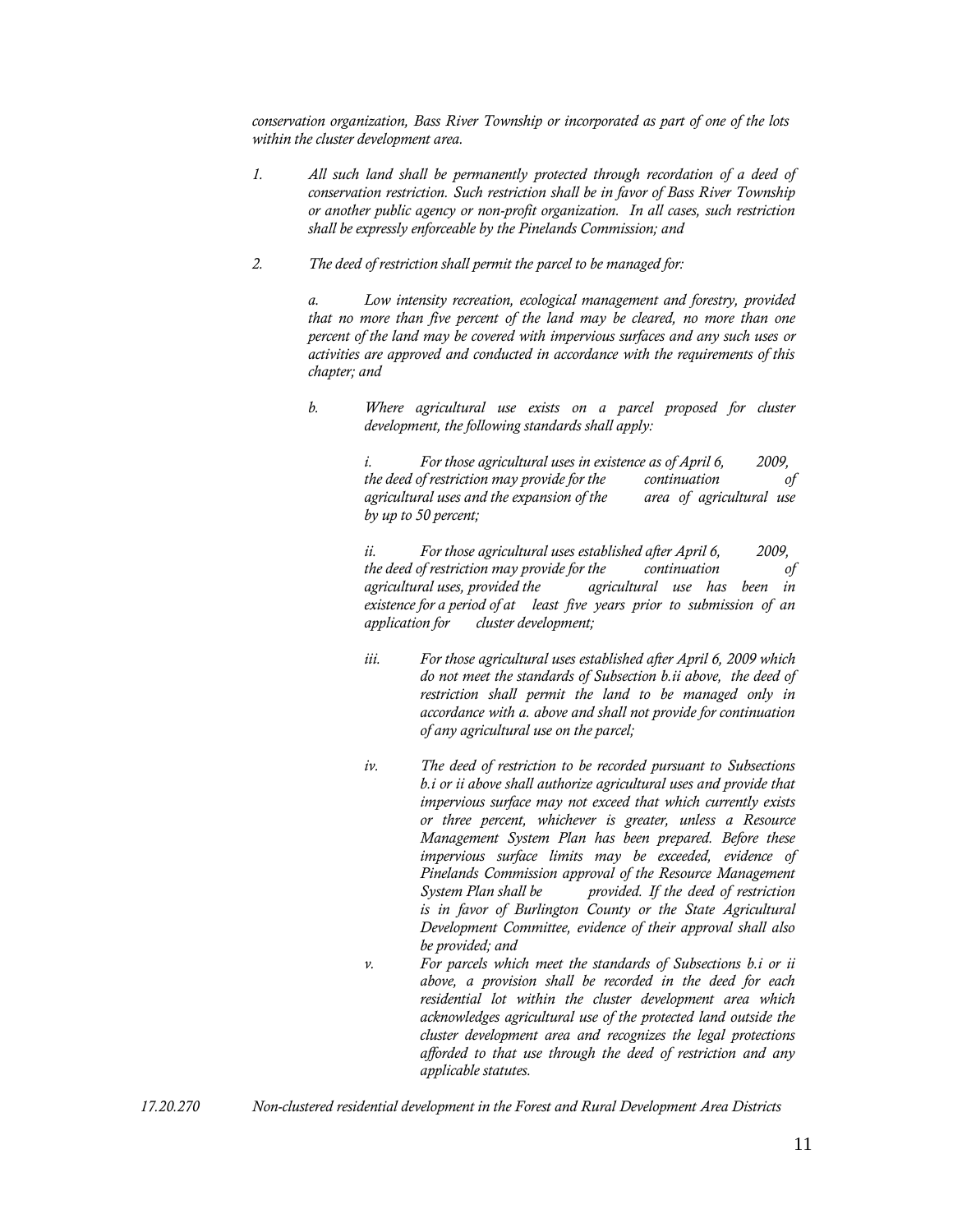*Single-family detached dwellings in which are not clustered in accordance with Section 17.20.260 may be permitted as a conditional use in the RD Rural Development and F Forest Districts, provided that:* 

- *A The Planning Board finds that:*
	- *1. Clustering of the proposed dwellings would be inconsistent with the minimum environmental standards set forth at N.J.A.C. 7:50-6; or*
	- *2. Clustering of the proposed dwellings would disrupt the contiguity of the forest ecosystem to a greater degree than non-clustered development.*
- *B. Minimum lot area requirements:* 
	- *1. In the RD Rural Development District: 3.2 acres.*
	- *2. In the F Forest District: 15 acres.*

*BE IT FURTHER ORDAINED that this ordinance shall take effect upon proper passage and in accordance with the law.*

#### *TOWNSHIP OF BASS RIVER Ordinance 2013-06*

#### *AN ORDINANCE AMENDING TITLE 12, STREETS, SIDEWALKS AND PUBLIC PLACES, CHAPTER 12.08, TREES, OF THE TOWNSHIP OF BASS RIVER*

*BE IT ORDAINED by the Board of Commissioners of the Township of Bass River, County of Burlington, State of New Jersey, as follows:*

*I. PURPOSE: The purpose of this Ordinance is to amend Chapter 12.08, Trees, of the Township of Bass River in response to amendments to the Pinelands Comprehensive Management Plan related to forestry, March 1, 2010.*

*II. Section12.08.020 Definitions, is hereby amended by replacing or adding the following definitions:* 

*Artificial Regeneration - The establishment of tree cover through direct or supplemental seeding or planting.*

*Bedding – A silvicultural practice involving the preparation of land before planting in the form of small mounds so as to concentrate topsoil and elevate the root zone of seedlings above temporary standing water.*

*Broadcast Scarification - A silvicultural practice involving the dragging of cut trees or other objects across a parcel to remove or reduce above-ground shrub cover, debris, leaf litter and humus without disturbance to mineral soil horizons and associated roots.*

*Clearcutting - A silvicultural practice involving removal of an entire forest stand in one cutting for purposes of regeneration either obtained artificially, by natural seed or from advanced regeneration. Clearcutting typically results in the removal of all woody vegetation from a parcel in preparation for the establishment of new trees; however, some trees may be left on the parcel.*

*Coppicing - A silvicultural practice involving the production of forest stands from vegetative sprouting by the trees that are harvested (stump sprouts, root suckers, and naturally rooted layers). Coppicing typically involves short rotations with dense stands of short trees.*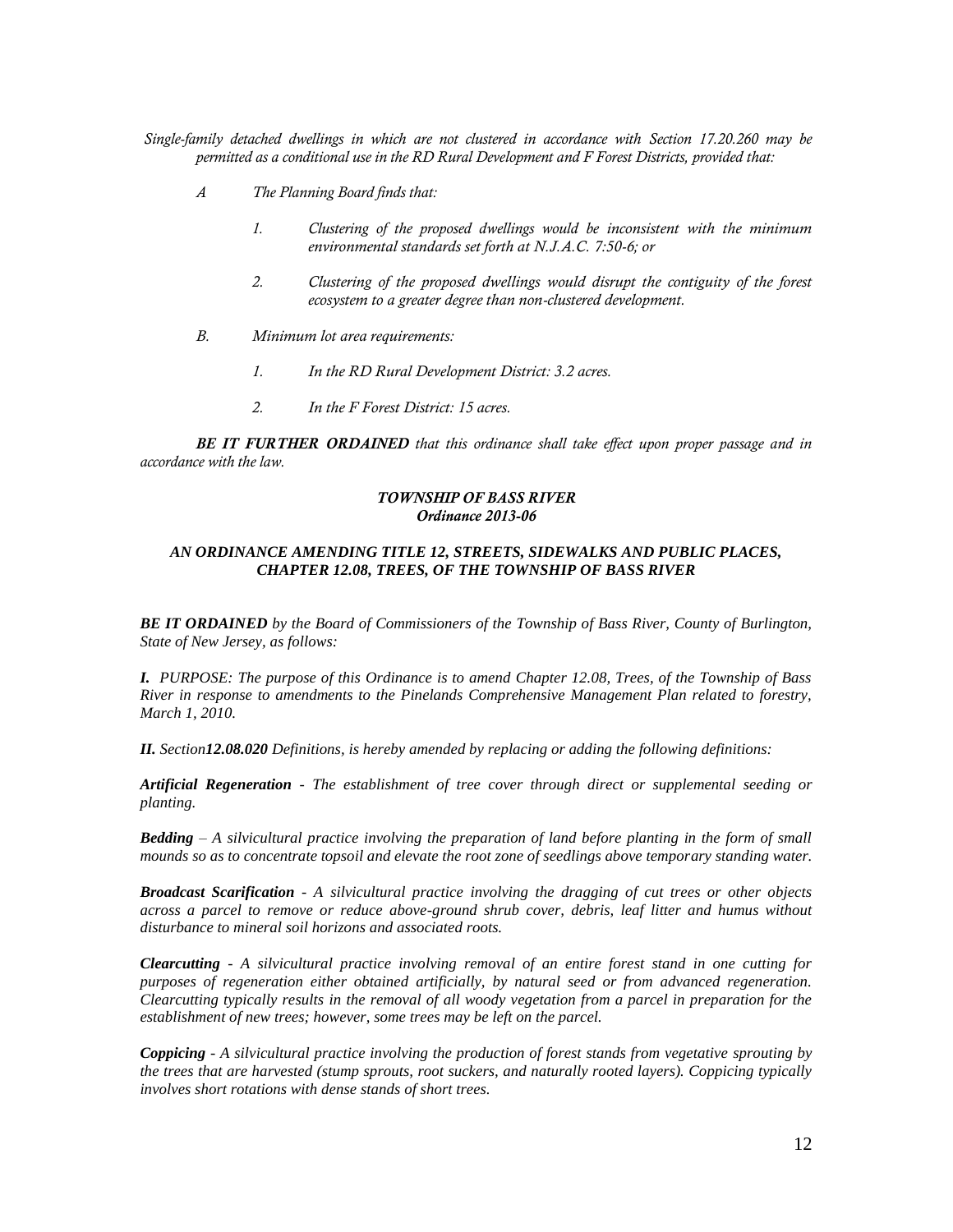*Disking - A silvicultural practice involving the drawing of one or more heavy, round, concave, sharpened, freely rotating steel disks across a site for the purposes of cutting through soil and roots or cutting and turning a furrow over an area*

*Drum Chopping - A silvicultural practice involving the drawing of a large cylindrical drum with cutting blades mounted parallel to its axis across a site to break up slash, crush scrubby vegetation prior to burning or planting or to chop up and disturb the organic turf and roots in the upper foot of soil.*

*Forestry - The planting, cultivating and harvesting of trees for the production of wood products, including firewood or for forest health. It includes such practices as reforestation, site preparation and other silvicultural practices, including but not limited to artificial regeneration, bedding, broadcast scarification, clearcutting, coppicing, disking, drum chopping, group selection, individual selection, natural regeneration, root raking, seed tree cut, shelterwood cut and thinning. For purposes of this chapter, the following activities shall not be defined as forestry:*

*A. Removal of trees located on a parcel of land one acre or less on which a dwelling has been constructed;*

*B. Horticultural activities involving the planting, cultivating or harvesting of nursery stock or Christmas trees;*

*C. Removal of trees necessitated by the development of the parcel as otherwise authorized by this Chapter;*

- *D. Removal of trees necessary for the maintenance of utility or public rights-of-way;*
- *E. Removal or planting of trees for the personal use of the parcel owner; and*
- *F. Removal of trees for public safety.*

*Forest Stand - A uniform group of trees of similar species, composition, size, age and similar forest structure.*

*Group Selection - A silvicultural practice whereby a group of trees is periodically selected to be removed from a large area so that age and size classes of the reproduction are mixed.*

*Individual Selection - A silvicultural practice whereby single trees are periodically selected to be removed from a large area so that age and size classes of the reproduction are mixed.*

*Natural Regeneration - The establishment of a plant or plant age class from natural seeding, sprouting, suckering or layering.*

*Pinelands Native Forest Type – See N.J.A.C. 7:50-6.43.*

*Root Raking - A silvicultural practice involving the drawing of a set of tines, mounted on the front or trailed behind a tractor, over an area to thoroughly disturb tree and vegetation roots and/or to collect stumps and slash.*

*Seed Tree Cut - A silvicultural practice involving the removal of old forest stand in one cutting, except for a small number of trees left singly, in small groups or narrow strips, as a source of seed for natural regeneration.*

*Shelterwood Cut - A silvicultural practice involving the establishment of a new, essentially even-aged forest stand from release, typically in a series of cuttings, of new trees started under the old forest stand. A shelterwood cut involves the establishment of the new forest stand before the old forest stand is removed.*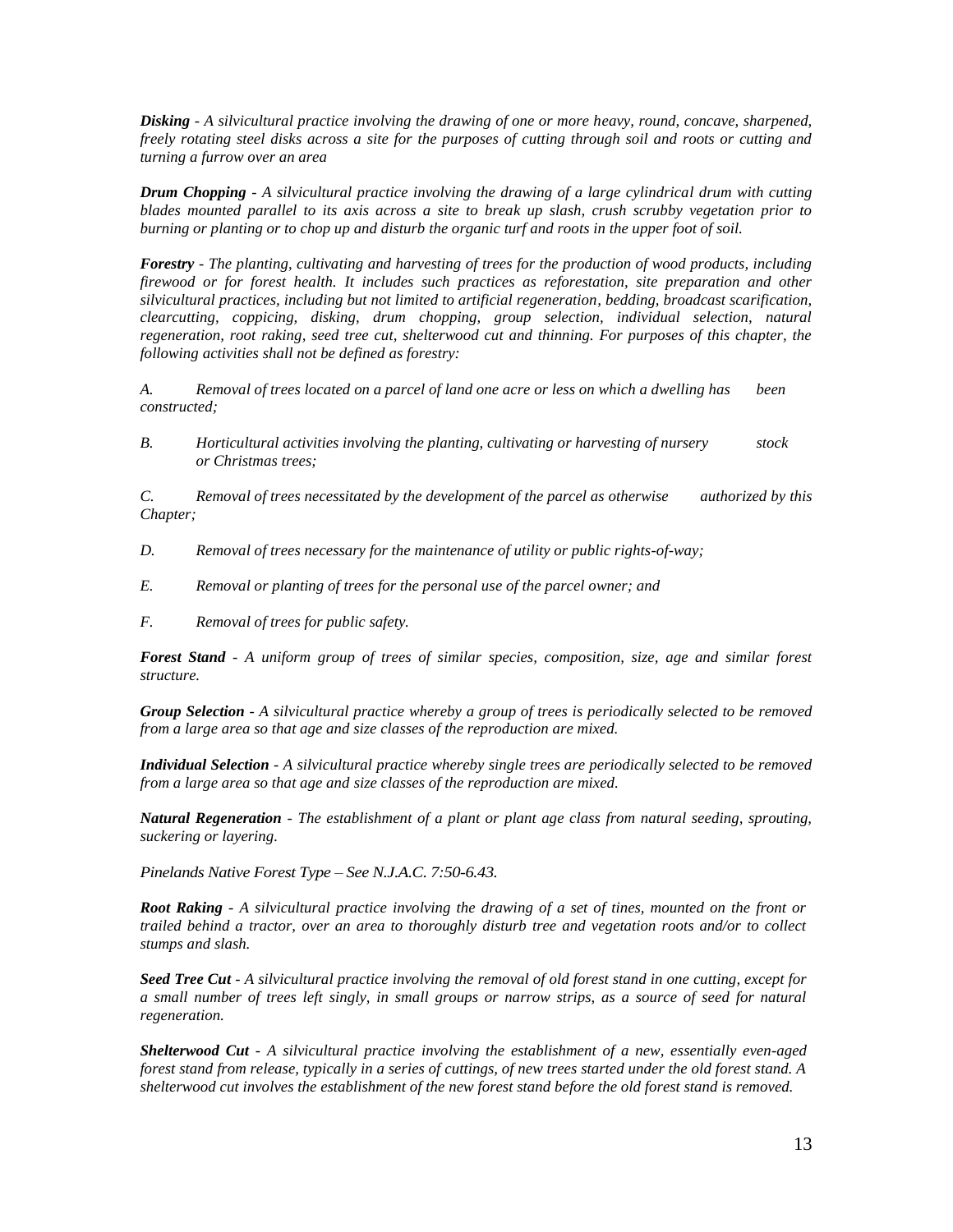*Thinning - A silvicultural practice involving the removal of competing trees to favor certain species, sizes and qualities of trees.*

*III. Section 12.08.040, Forestry Application Requirements, is hereby replaced in its entirety with the following:*

*The information in A or B below shall be submitted to the Township Zoning Officer prior to the issuance of any forestry permit:*

- *A. For forestry activities on a parcel of land enrolled in the New Jersey Forest Stewardship Program, a copy of the approved New Jersey Forest Stewardship Plan. This document shall serve as evidence of the completion of an application with the Pinelands Commission as well as evidence that the activities are consistent with the standards of the Pinelands Comprehensive Management Plan. No certificate of filing from the Pinelands Commission shall be required.*
- *B. For all other forestry applications:* 
	- *1. The applicant's name and address and his interest in the subject parcel;*
	- *2. The owner's name and address, if different from the applicant's, and the owner's signed consent to the filing of the application;*
	- *3. The description, including block and lot designation and street address, if any, of the subject parcel;*
	- *4. A description of all existing uses of the subject parcel;*
	- *5. A brief written statement generally describing the proposed forestry operation;*
	- *6. A USGS Quadrangle map, or copy thereof, and a copy of the municipal tax map sheet on which the boundaries of the subject parcel, the Pinelands management area designation and the municipal zoning designation are shown;*
	- *7. A forestry management plan that includes, as appropriate:*
		- *a. A cover page for the plan containing:*
			- *i. The name, mailing address and telephone number of the owner of the subject parcel;*
			- *ii. The municipality and county in which the subject parcel is located;*
			- *iii. The block and lot designation and street address, if any, of the subject parcel;*
			- *iv. The name and address of the forester who prepared the plan, if not prepared by the owner of the subject parcel; and*
			- *v. The date the plan was prepared, subsequent revision dates and the period of time the plan is intended to cover;*
		- *b. A clear and concise statement of the owner's objectives for undertaking the proposed forestry activities, including a*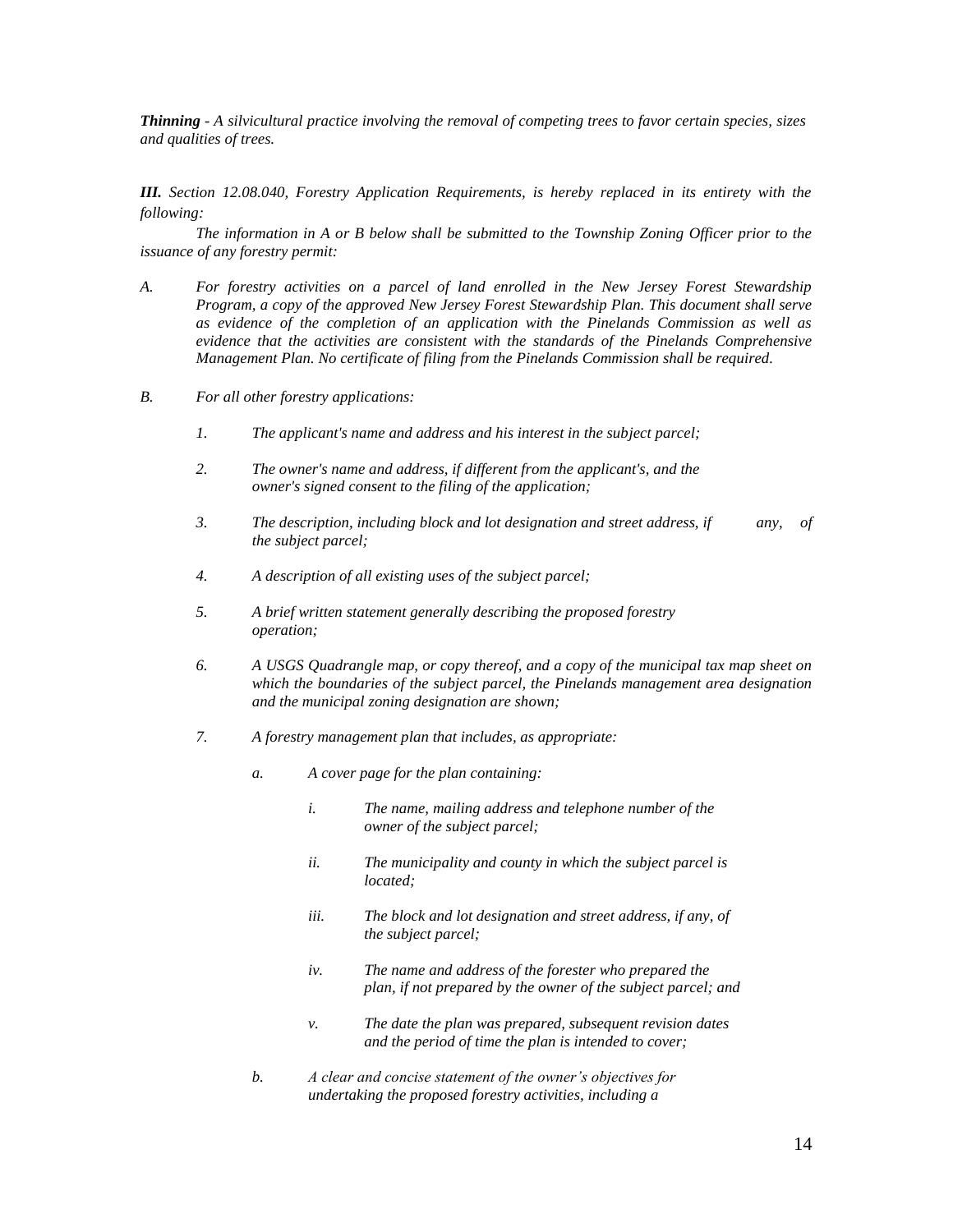*description of the short- (five years) and long-term (20 years) objectives for all proposed silvicultural techniques that will be used to manage the parcel;*

*c. A description of the existing conditions of the subject parcel and of each forest stand in which a proposed activity, prescription or practice will occur. These stand descriptions shall include photographs of each stand taken at eye level showing the location of all Pinelands Native Forest Types, as identified at N.J.A.C. 7:50- 6.43, and shall be keyed to an activity map that shall include, as appropriate, the following information:*

- *i. The number of acres;*
- *ii. The general condition and quality of each stand;*
- *iii. The overall site quality, relative to the management goals and objectives identified in subsection B.7.b. above;*
- *iv. An inventory and map of Pinelands Native Forest Types with Native Forest Types broken into "stands," including information on type, size and volume by species;*
- *v. The age of representative trees;*
- *vi. The species composition, including overstory, understory, ground layer structure and composition;*
- *vii. The stand cohort composition;*
- *viii. The percent cover;*
- *ix. The basal area;*
- *x. The structure, including age classes, diameter breast height (DBH) classes and crown classes;*
- *xi. The condition and species composition of advanced regeneration when applicable;*
- *xii. A stocking table showing the stocking levels, growth rates and volume;*
- *xiii. Projections of intended future stand characteristics at 10-, 20-, and 40-year intervals;*
- *xiv. A description of the forestry activities, silvicultural prescriptions, management activities and practices proposed during the permit period and the acreage proposed for each activity. These may include, but are not necessarily limited to, a description of:*
	- *[A] Stand improvement practices;*
	- *[B] Site preparation practices;*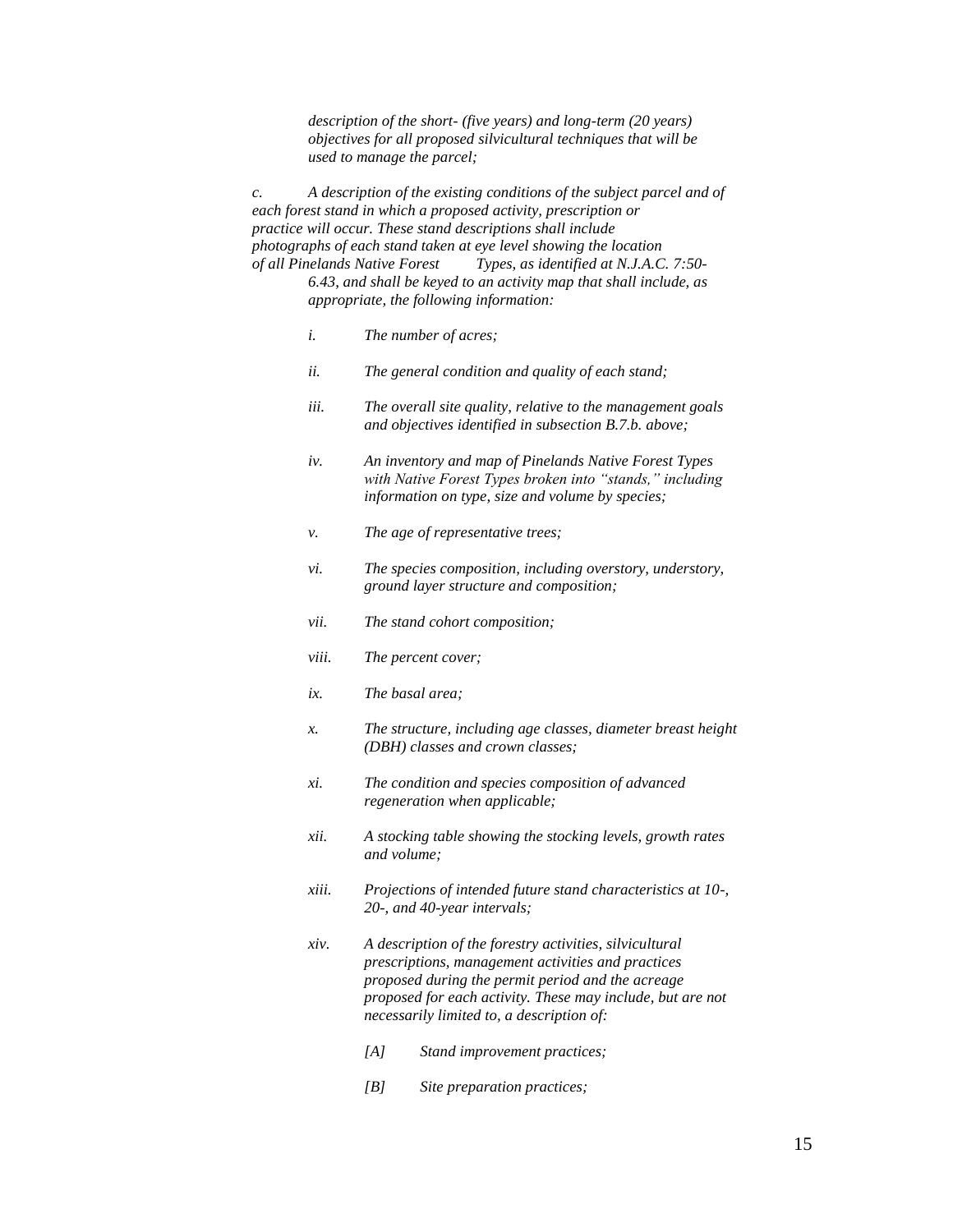- *[C] Harvesting practices;*
- *[D] Regeneration and reforestation practices;*
- *[E] Improvements, including road construction, stream crossings, landings, loading areas and skid trails;*
- *[F] Herbicide treatments;*
- *[G] Silvicultural treatment alternatives;*
- *[H] If planting will occur to accomplish reforestation, the application shall include seed sources records, if such records are available;*
- *[I] Implementation instructions; and*
- *[J] Measures that will be taken to prevent the potential spread of exotic plant species or Phragmites into wetlands; and*
- *xv. A description, if appropriate, of the forest products to be harvested, including volume expressed in cords and board feet; diameter breast height (DBH) classes and average diameter; age; heights; and number of trees per acre; and*
- *d. A map of the entire parcel which includes the following:*
	- *i. The owner's name, address and the date the map was prepared;*
	- *ii. An arrow designating the north direction;*

*iii. A scale which is not smaller than one inch equals 2,000 feet or larger than one inch equals 400 feet;*

*iv. The location of all property lines;*

*v. A delineation of the physical features such as roads, streams and structures;*

- *vi. The identification of soil types (a separate map may be used for this purpose);*
- *vii. A map inset showing the location of the parcel in relation to the local area;*
- *viii. Clear location of the area and acreage in which each proposed activity, prescription or practice will occur. If shown on other than the property map, the map or maps shall note the scale, which shall not be smaller than one inch equals 2,000 feet or larger than one inch equals 400 feet, and shall be appropriately keyed to the property map; and*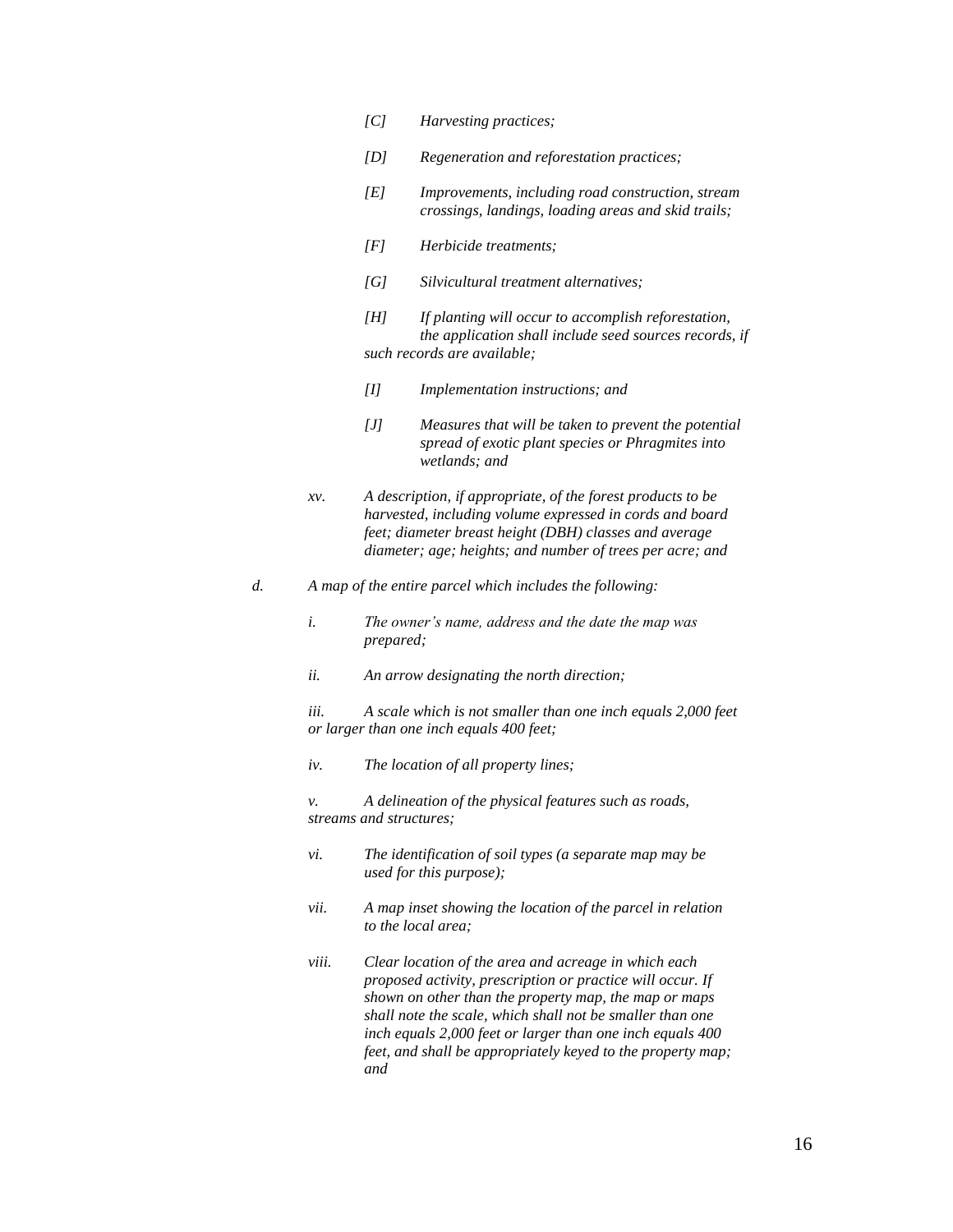- *ix. A legend defining the symbols appearing on the map.*
- *8. A letter from the Office of Natural Lands Management identifying any threatened or endangered plants or animals reported on or in the immediate vicinity of the parcel and a detailed description by the applicant of the measures proposed to meet the standards set forth in N.J.A.C. 7:50-6.27 and 6.33;*

*9. A cultural resource survey documenting cultural resources on those portions of the parcel where ground disturbance due to site preparation or road construction will occur and a detailed description of the measures proposed by the applicant to treat those cultural resources in accordance with N.J.A.C. 7:50-6.156;*

- *10. A statement identifying the type, location and frequency of any proposed herbicide treatments and how such treatments will comply with the standards set forth in Section 12.08.050.I.2;*
- *11. A statement identifying the specific steps to be taken to ensure that trees or areas to be harvested are properly identified so as to ensure that only those trees intended for harvesting are harvested;*
- *12. Written comments from the New Jersey State Forester concerning the extent to which the proposed forestry activities are consistent with the guidelines provided in the New Jersey Forestry and Wetlands Best Management Practices Manual developed by the New Jersey Department of Environmental Protection, dated October 1995, as amended. Any such comments which indicate that the proposed activities are not consistent with said Manual must be addressed by the applicant in terms of their potential impact on the standards set forth in Section 12.08.050 below;*
- *13. A Certificate of Filing from the Pinelands Commission issued pursuant to N.J.A.C. 7:50- 4.34; and*
- *14. When prior approval for the forestry activities has been granted by the Zoning Officer or other Township approval agency, a letter from the Pinelands Commission indicating that the prior approval has been reviewed pursuant to Section 17.32.110 through 130 of the Zoning Ordinance.*

*IV. Section 12.08.050, Forestry Standards, is hereby replaced in its entirety with the following:*

*Forestry operations shall be approved only if the applicant can demonstrate that the standards set forth below are met:* 

- *A. All forestry activities shall serve to maintain Pinelands native forest types, including those which are locally characteristic, except in those stands where other forest types exist;*
- *B. Any newly developed access to lands proposed for harvesting shall avoid wetland areas except as absolutely necessary to harvest wetlands species or to otherwise gain access to a harvesting site;*
- *C. The following actions shall be required to encourage the establishment, restoration or regeneration of Atlantic White Cedar in cedar and hardwood swamps:*
	- *1. Clearcutting cedar and managing slash;*
	- *2. Controlling competition by other plant species;*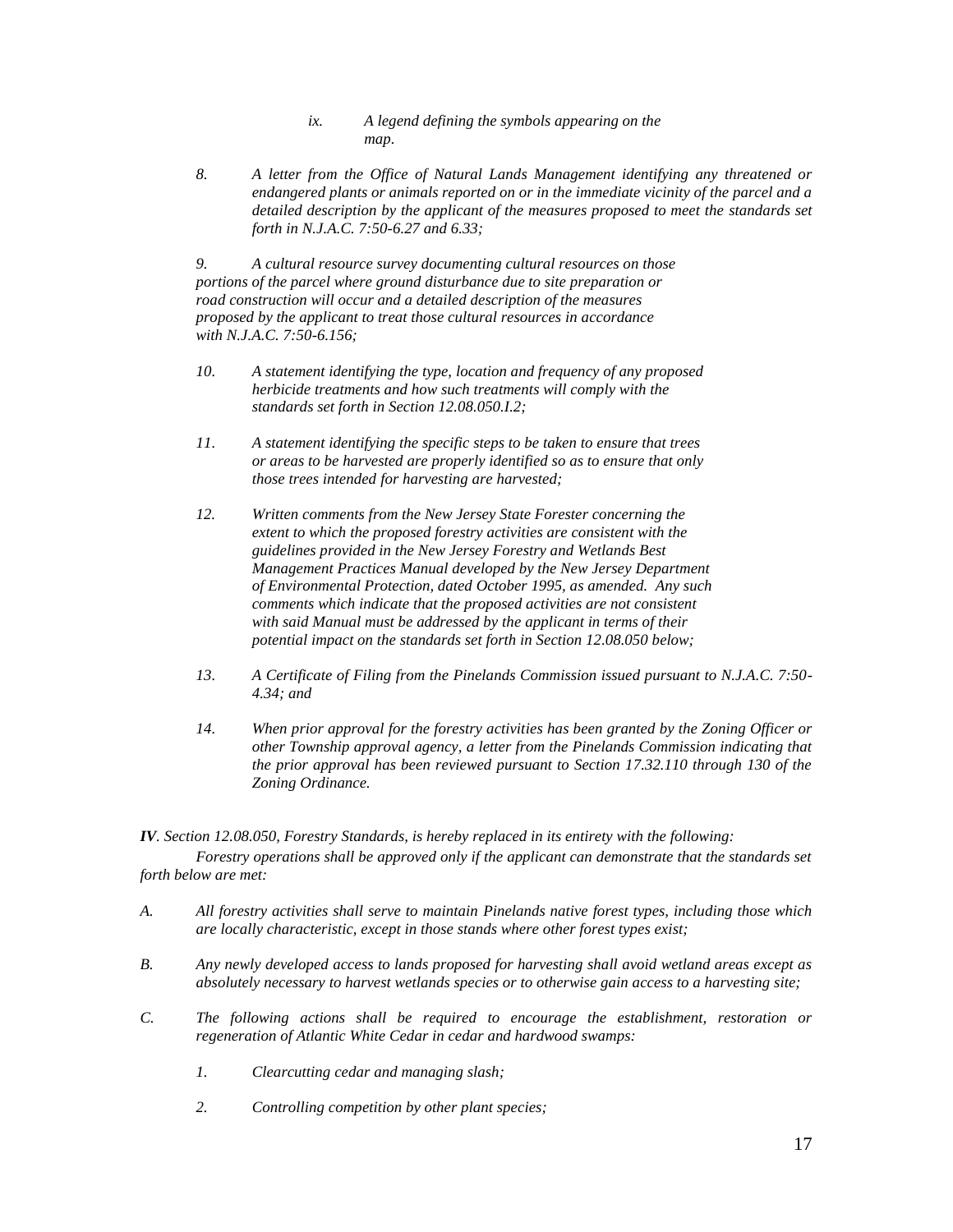- *3. Utilizing fencing and other retardants, where necessary, to protect cedar from overbrowsing;*
- *4. Utilizing existing streams as cutting boundaries, where practical;*
- *5. Harvesting during dry periods or when the ground is frozen; and*
- *6. Utilizing the least intrusive harvesting techniques, including the use of winches, corduroy roads and helicopters, where practical.*
- *D. All forestry activities and practices shall be designed and carried out so as to comply with the standards set forth at N.J.A.C. 7:50-6.27 and 6.33. The species accounts provided in the "Recommended Forestry Management Practices Report," Appendix I - Endangered Animals,*  dated March 2006, as amended and supplemented and available at the principal office of the *Commission or a[t www.nj.gov/pinelands,](http://www.nj.gov/pinelands) may be utilized as a guide for meeting these standards;*
- *E. All forestry activities and practices shall be designed and carried out so as to comply with the standards for the land application of waste set forth in N.J.A.C. 7:50-6.79, except as expressly authorized in this section;*
- *F. All forestry activities and practices shall be designed and carried out so as to comply with the standards for the protection of historic, archaeological and cultural resources set forth in N.J.A.C. 7:50-6.156;*
- *G. A vegetated streamside management zone shall be maintained or established adjacent to streams, ponds, lakes and marshes, except that no streamside management zone shall be required when Atlantic White Cedar is proposed to be harvested, established, restored or regenerated. The streamside management zone shall be at least 25 feet in width. Where soils are severely erodible, slopes exceed 10 percent or streamside vegetation is not vigorous, the streamside management zone shall be increased up to a maximum of 70 feet to buffer the water body from adjacent forestry activities;*
- *H. Stream crossings, access roads, timber harvesting, skid trails, log decks, portable sawmill sites, site preparation, and reforestation shall be designed and carried out so as to:*
	- *1. Minimize changes to surface and ground water hydrology;*
	- *2. Minimize changes to temperature and other existing surface water quality and conditions;*
	- *3. Prevent unnecessary soil erosion, siltation and sedimentation; and*
	- *4. Minimize unnecessary disturbances to aquatic and forest habitats.*
- *I. The following standards shall apply to silvicultural practices for site preparation, either before or after harvesting:* 
	- *1. In areas with slopes of greater than 10 percent, an undisturbed buffer strip of at least 25 feet in width shall be maintained along roads during site preparation to catch soil particles;*
	- *2. Herbicide treatments shall be permitted, provided that:*
		- *a. The proposed treatment is identified in the forestry application submitted pursuant to Section 12.08.040.B.10 above;*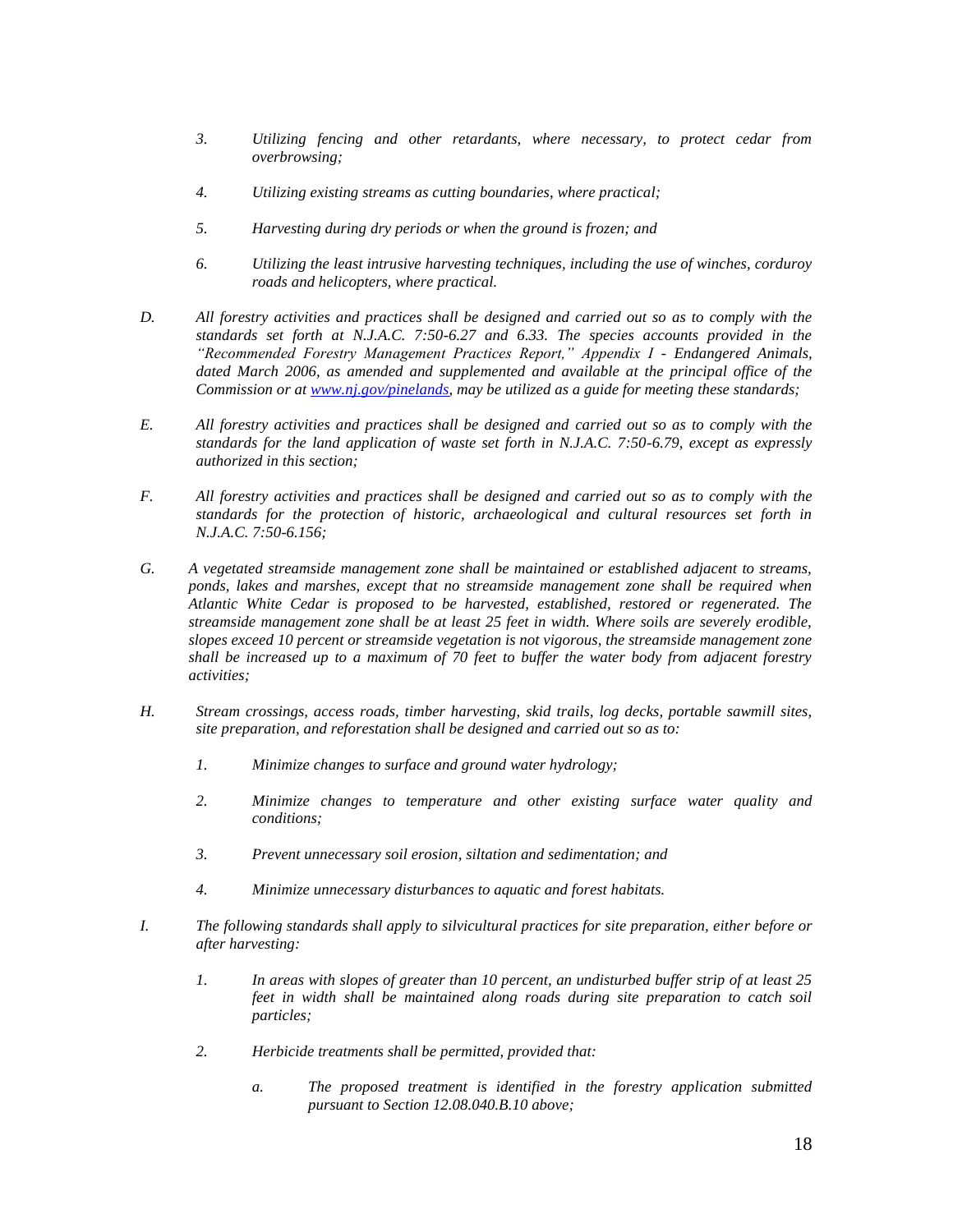- *b. Control of competitive plant species is clearly necessary;*
- *c. Control of competitive plant species by other, non-chemical means is not practical;*
- *d. All chemicals shall be expressly labeled for forestry use and shall be used and mixed in a manner that is consistent with relevant State and Federal requirements; and*
- *e. In Pine-Shrub Oak Native Forest Types, herbicide treatments shall only be permitted as a method to temporarily suppress shrub-oak understory in order to facilitate pine regeneration. All such herbicide treatments shall be applied in a targeted manner so that there will be no significant reduction in tree or shruboak re-sprouting outside those areas subject to the herbicide treatment;*
- *3. Broadcast scarification and mechanical weeding shall be permitted in all Pinelands Native Forest Types;*
- *4. Disking shall be permitted, provided that:*
	- *a. It shall not be permitted in Pine Plains Native Forest Types;*
	- *b. Disking shall only be permitted in Pine-Shrub Oak Native Forest Types as a method to temporarily suppress shrub-oak understory in order to facilitate pine regeneration, and shall be limited as follows:*
		- *i. Disking may occur one time during the first year of the establishment of a stand to assure the successful growth of pine seedlings and may be repeated one time during the second year of the growth of the stand only in areas where pine seedling establishment has not successfully occurred; and*
		- *ii. Only single-pass disking, which penetrates the soil no deeper than six inches, shall be permitted.*
	- *c. It shall not occur in wetlands, except as may be necessary to establish, restore or regenerate Atlantic White Cedar. When so used, disking shall be limited to shrub-dominated parcels and recently abandoned agricultural lands; and*
	- *d. It shall follow land contours when slopes are discernible;*
- *.) Root raking shall be permitted, provided that:*
	- *a. It shall not be permitted in Pine-Shrub Oak Native Forest Types or Pine Plains Native Forest Types;*
	- *b. When used to establish, restore or regenerate Atlantic White Cedar, root raking shall be limited to shrub-dominated parcels and recently abandoned agricultural lands; and*
	- *c. Root raking debris shall not be piled in wetlands;*
- *6. Bedding shall be permitted only in recently abandoned, cultivated wetlands where there are no established Pinelands Native Forest Types; and*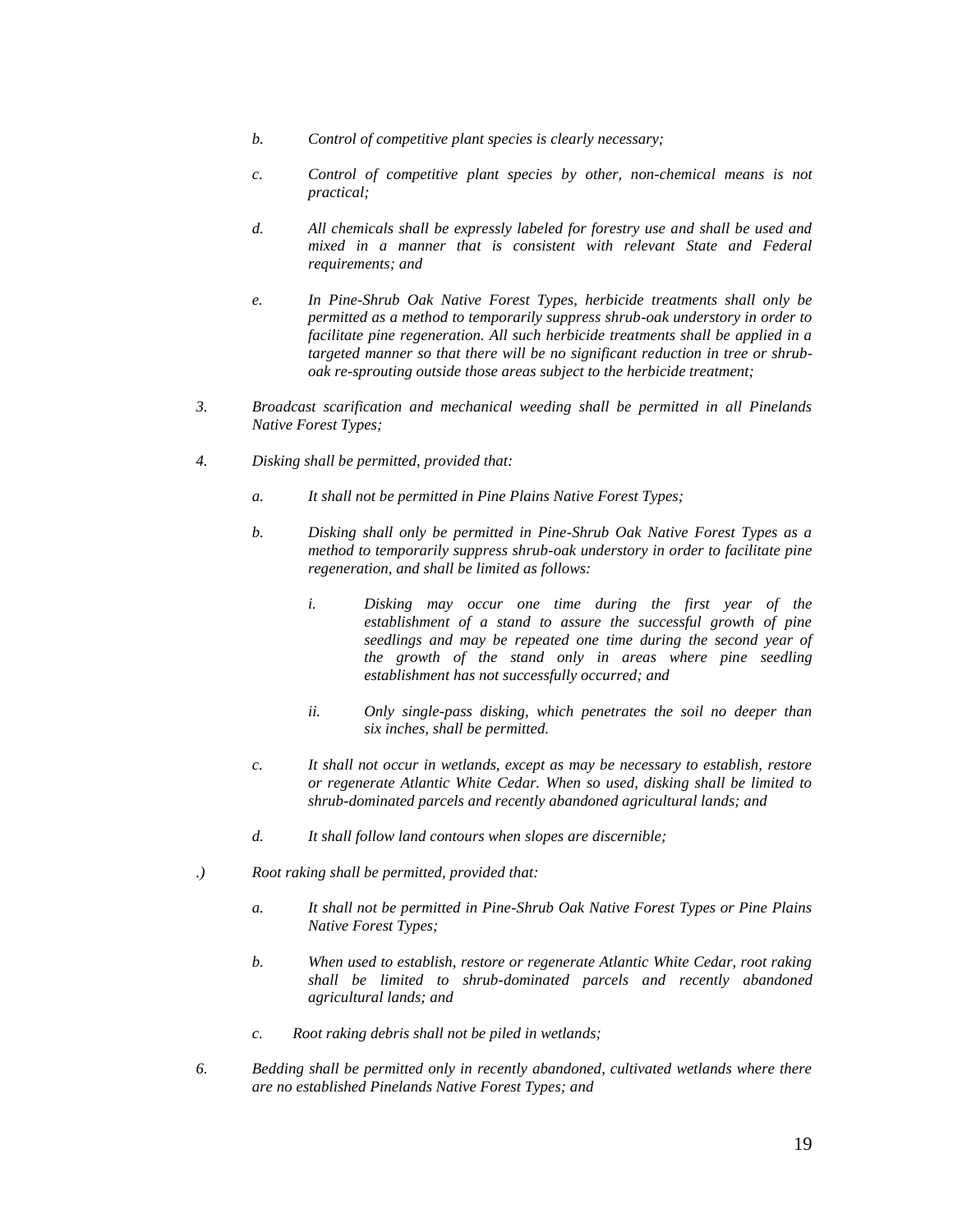- *7. Drum chopping shall be permitted, provided that:*
	- *a. It shall not be permitted in Pine Plains Native Forest Types except to create road shoulder fuelbreaks, which shall be limited to 25 feet in width, or to create scattered early successional habitats under two acres in size;*
	- *.) It shall not be permitted in wetlands, except as may be necessary to establish, restore or regenerate Atlantic White Cedar. When so used, drum chopping shall be limited to shrub-dominated parcels and recently abandoned agricultural lands; and*
	- *c. It shall adhere to the following procedures:*
		- *i. No more than two passes shall be permitted except to create scattered early successional habitats under two acres in size;*
		- *ii. Drums shall remain unfilled when used during the dormant season;*
		- *iii. Chop up and down the slope on a parcel so the depressions made by the cleats and chopper blades run parallel to the contour of the land to help reduce the occurrence of channeled surface erosion;*
		- *iv. Chop so the depressions made by the cleats and chopper blades run parallel to a wetland or water body; and*
		- *vi. Avoid short-radius, 180-degree turns at the end of each straight pass.*
- *J. The following standards shall apply to silvicultural practices for harvesting:*
	- *1. Clearcutting shall be permitted, provided that:*
		- *a. It shall not be permitted in Pine Plains Native Forest Types;*
		- *b. It shall be limited to 300 acres or five percent of a parcel, whichever is greater, during any permit period;*
		- *c. A 50-foot-wide buffer strip, in which only periodic pruning and thinning may occur, shall be maintained between any clearcut and the parcel boundaries;*
		- *d. A buffer strip, in which only periodic pruning and thinning may occur, shall also be maintained to separate each 25-acre or larger clearcut from other 25 acre or larger clearcuts, coppice cuts and seed tree cuts that occur within a 15 year period. The buffer strip separating two 25-acre harvests shall be 50 feet in width and, for a larger harvest, shall increase in width by one foot for each acre of that harvest above 25, to a maximum of 300 feet in width;*
		- *e. Where present on a parcel, a minimum of 18 dead snags per acre of at least 10 inches diameter breast height (DBH) and six feet in height shall be left on the parcel for a minimum of five years; and*
		- *f. The area of the parcel subject to the clearcut shall have contoured edges unless the boundary of the clearcut serves as a firebreak in which case straight edges may be used;*
	- *2. Coppicing shall be permitted in all Pinelands Native Forest Types, provided that:*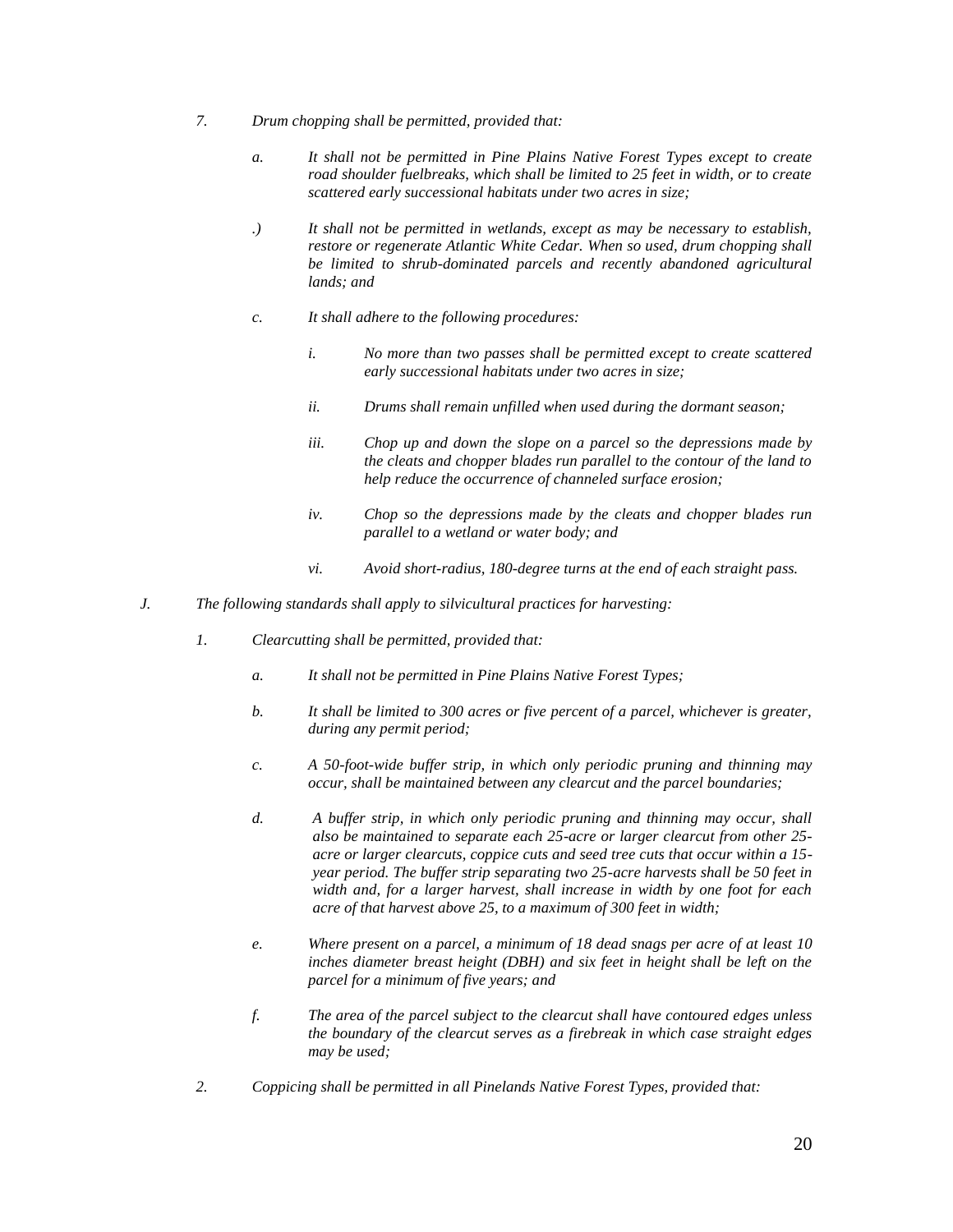- *a. It shall be limited to 500 acres in size or 10 percent of a parcel, whichever is greater, during any permit period;*
- *b. A 50-foot-wide buffer strip, in which only periodic pruning and thinning may occur, shall be maintained between any coppice cut and the parcel boundaries;*
- *c. A buffer strip, in which only periodic pruning and thinning may occur, shall also be maintained to separate each 25-acre or larger coppice cut from other 25 acre or larger clearcuts, coppice cuts and seed tree cuts that occur within a 15 year period. The buffer strip separating two 25-acre harvests shall be 50 feet in width and, for a larger harvest, shall increase in width by one foot for each acre of that harvest above 25, to a maximum of 300 feet in width;*
- *d. Where present on a parcel, a minimum of 18 dead snags per acre of at least 10 inches DBH and six feet in height shall be left on the parcel for a minimum of five years; and*
- *e. The area of the parcel subject to the coppice cut shall have contoured edges unless the boundary of the coppice cut serves as a firebreak in which case straight edges may be used;*
- *3. Seed tree cutting shall be permitted in all Pinelands Native Forest Types, provided that:*
	- *a. It shall be limited to 500 acres in size or 10 percent of a parcel, whichever is greater, during any permit period;*
	- *b. A 50-foot-wide buffer strip, in which only periodic pruning and thinning may occur, shall be maintained between any seed tree cut and the parcel boundaries;*
	- *c. A buffer strip, in which only periodic pruning and thinning may occur, shall also be maintained to separate each 25-acre or larger seed tree cut from other 25 acre or larger clearcuts, coppice cuts and seed tree cuts that occur within a 15 year period. The buffer strip separating two 25-acre harvests shall be 50 feet in width and, for a larger harvest, shall increase in width by one foot for each acre of that harvest above 25, to a maximum of 300 feet in width;*
	- *d. Where present on a parcel, a minimum of 18 dead snags per acre of at least 10*  inches DBH and six feet in height shall be left on the parcel for a minimum of *five years;*
	- *e. The area of the parcel subject to the seed tree cut shall have contoured edges unless the boundary of the seed tree cut serves as a firebreak in which case straight edges may be used;*
	- *f. Dominant residual seed trees shall be retained at a distribution of at least seven trees per acre; and*
	- *g. Residual seed trees shall be distributed evenly throughout the parcel; and*
- *4. Shelterwood cutting, group selection and individual selection shall be permitted in all Pinelands Native Forest Types.*
- *K. The following standards shall apply to silvicultural practices for forest regeneration:*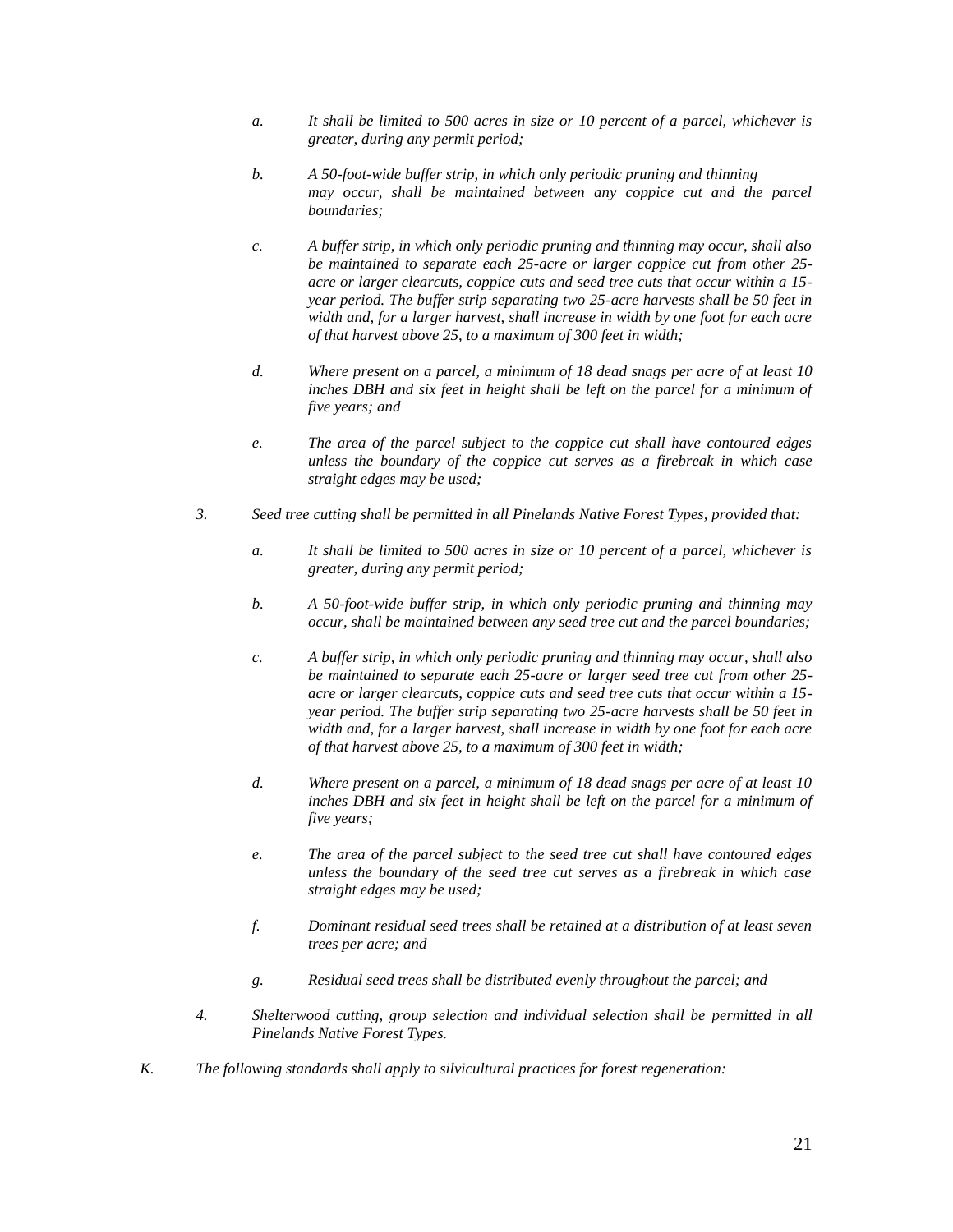- *1. Natural regeneration shall be permitted in all Pinelands Native Forest Types and shall be required in the Pine Plains Native Forest Type, except as provided in subsection K(2) below; and*
- *2. Artificial regeneration shall be permitted in all Pinelands Native Forest Types provided that:*
	- *a. The use of non-native cuttings, seedlings or seeds shall not be permitted;*
	- *b. The use of hybrid cuttings, seedlings or seeds shall be permitted if it can be demonstrated that the cutting is from a locally native, naturally occurring hybrid which will be planted within its natural range and habitat;*
	- *c. Cuttings, seedlings or seeds shall be collected and utilized so as to ensure genetic diversity; and*
	- *d. When used in Pine Plains Native Forest Types, artificial regeneration shall only be permitted to restore drastically disturbed sites if seeds or seedlings from the immediate vicinity have been collected from local, genetically similar sources.*
- *L. Following site preparation and harvesting activities, slash shall either be retained in piles on the parcel, distributed throughout the parcel, removed from the parcel or burned.*
- *M. Thinning shall be permitted in all Pinelands Native Forest Types, including that which serves to maintain an understory of native plants and/or manage stand composition, density, growth and spatial heterogeneity.*
- *N. A copy of the approved municipal forestry permit shall be conspicuously posted on the parcel which is the site of the forestry activity.*

*BE IT FURTHER ORDAINED that this ordinance shall take effect upon proper passage and in accordance with the law.*

# **RESOLUTION 2013-60** SELF-EXAMINATION OF BUDGET RESOLUTION [as required by DCA]

The motion was made by Mayor Cope, seconded by Commissioner Bourguignon to approve Resolution 2013-60. Votes: Cope–Yes, Capriglione-Yes, Bourguignon-Yes. All in favor and Resolutions 2013-60 was hereby approved.

> *RESOLUTION 2013-60 SELF-EXAMINATION OF BUDGET RESOLUTION [as required by DCA]*

*WHEREAS, N.J.S.A. 40A:4-78b has authorized the Local Finance Board to adopt rules that permit municipalities in sound fiscal condition to assume the responsibility, normally granted to the Director of the Division of Local Government Services, of conducting the annual budget examination; and*

*WHEREAS, N.J.A.C. 5:30-7 was adopted by the Local Finance Board on February 11, 1997; and*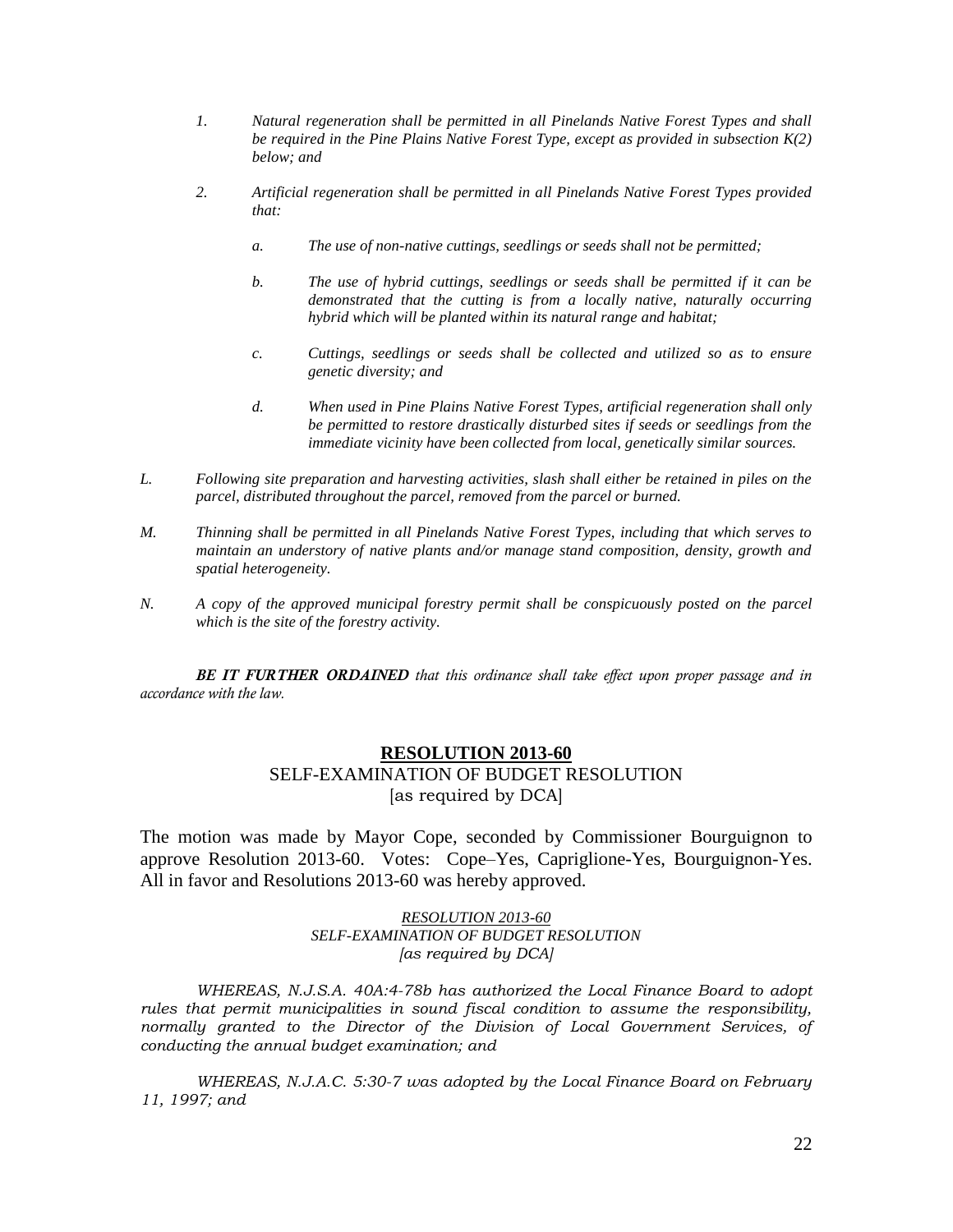*WHEREAS, pursuant to N.J.A.C. 5:30-7.2 through 7.5, the Township of Bass River has been declared eligible to participate in the program by the Division of Local government Services, and the Chief Financial officer has determined that the local government meets the necessary conditions to participate in the program for the 2013 budget year.*

*NOW THEREFORE BE IT RESOLVED by the governing body of the Township of Bass River that in accordance with N.J.A.C. 5:30-7.6a & 7.6b and based upon the Chief Financial Officer's certification, the governing body has found the budget has met the following requirements:*

*1. That with reference to the following items, the amounts have been calculated pursuant to law and appropriated as such in the budget:*

- *a. Payment of interest and debt redemption charges*
- *b. Deferred charges and statutory expenditures*
- *c. Cash deficit of preceding year*
- *d. Reserve for uncollected taxes*
- *e. Other reserves and non-disbursement items*
- *f. Any inclusions of amounts required for school purposes.*

*2. That the provisions relating to limitation on increases of appropriations pursuant to N.J.S.A. 40A:4-45.2 and appropriations for exceptions to limits on appropriations found at N.J.S.A. 40A:4-45.3 et seq., are fully met (complies with CAP law).*

*3. That the budget is in such form, arrangement, and content as required by the Local Budget Law and N.J.A.C. 5:30-4 and 5:30-5.*

- *4. That pursuant to the Local Budget Law:*
	- *a. All estimates of revenue are reasonable, accurate and correctly stated,*
	- *b. Items of appropriation are properly set forth*
	- *c. In itemization, form, arrangement and content, the budget will permit the exercise of the comptroller function within the municipality.*

*5. The budget and associated amendments have been introduced and publicly advertised in accordance with the relevant provisions of the Local Budget Law, except that failure to meet the deadlines of N.J.S.A. 40A:4-5 shall not prevent such certification.*

*6. That all other applicable statutory requirements have been fulfilled.*

*BE IT FURTHER RESOLVED that a copy of this resolution will be forwarded to the Director of the Division of Local Government Services upon adoption.*

#### *TOWNSHIP OF BASS RIVER Ordinance 2013-07*

### *AN ORDINANCE AMENDING TITLE 17, ZONING, CHAPTER 17.20.190, WATER QUALITY, OF THE TOWNSHIP OF BASS RIVER*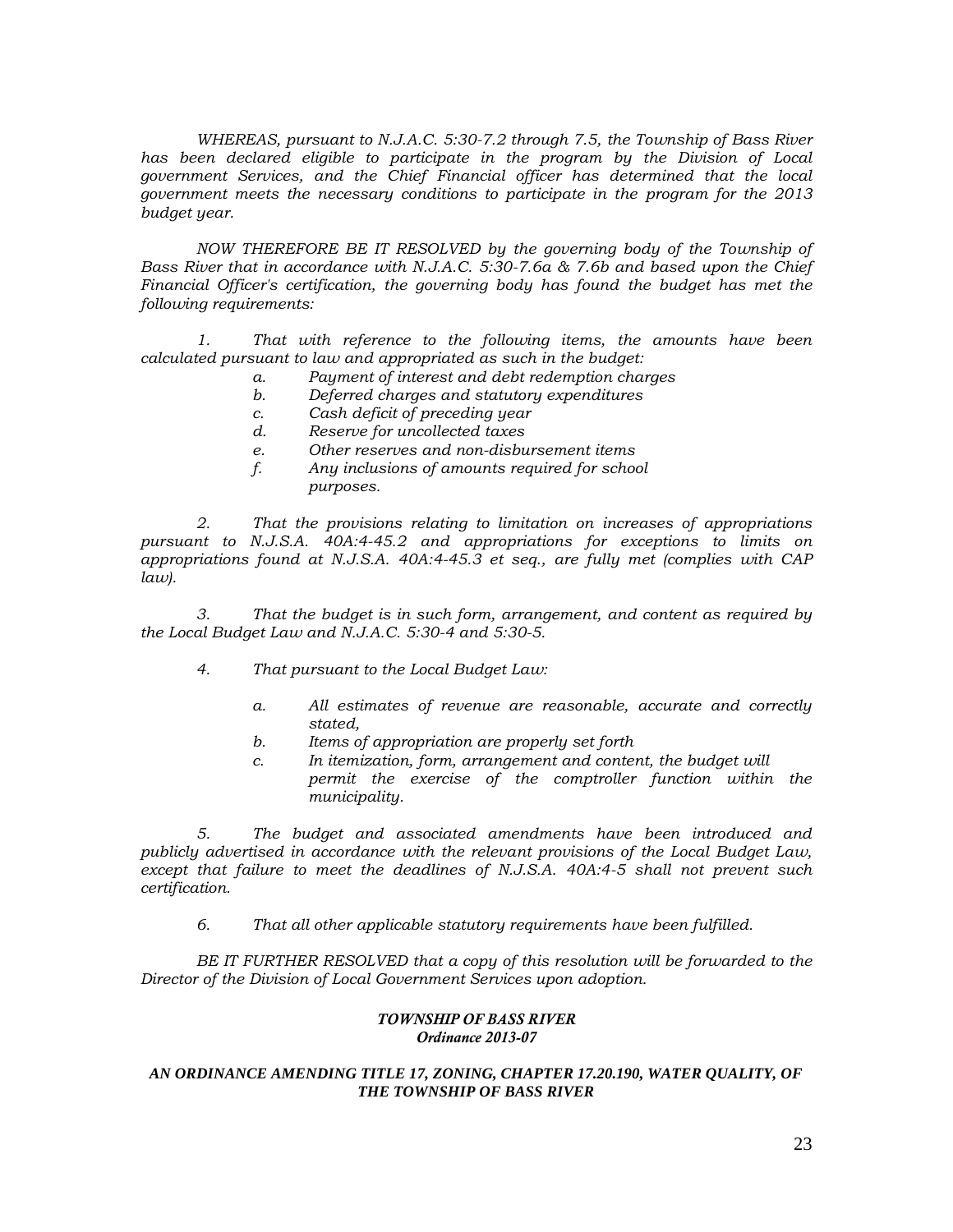*BE IT ORDAINED by the Board of Commissioners of the Township of Bass River, County of Burlington, State of New Jersey, as follows:*

*I. PURPOSE: The purpose of this Ordinance is to amend Chapter 17.20.190, Water Quality, of the Township of Bass River in response to amendments to the Pinelands Comprehensive Management Plan.*

*II. Section 17.20.190, is hereby amended by replacing or adding the following:*

*A. All development permitted under this title shall be designed and carried out so that the quality of surface and groundwater shall be protected. Except as specifically authorized in this section, no development which degrades surface or groundwater quality for which establishes new point sources of pollution shall be permitted.*

*B. The following point and nonpoint sources may be developed and operated in the Pinelands:*

- *1. Development of new or the expansion of existing commercial, industrial and waste water treatment facilities, or the development of new or the expansion of existing non-point sources, except those specifically regulated in subsections b. through f. below, provided that:*
	- *a. There will be no direct discharge into any surface water body;*
	- *b. All discharges from the facility or use are of a quality and quantity such that groundwater exiting from the parcel of land or entering a surface body of water will not exceed two parts per million nitrate/nitrogen;*
	- *c. All public wastewater treatment facilities are designed to accept and treat septage; and*
	- *d. All storage facilities, including ponds or lagoons, are lined to prevent leakage into groundwater.*
- *2. Development of new wastewater treatment or collection facilities which are designed to improve the level of nitrate/nitrogen attenuation of more than one existing on-site wastewater treatment or collection system where a public health problem has been identified, may be exempted from the standards of subsection (B)(1)(b) of this section provided that:*
	- *a. There will be no direct discharge into any surface water body;*
	- *b. The facility is designed only to accommodate wastewater from existing residential, commercial, and industrial development;*
	- *c.* Adherence to subsection  $(B)(1)(b)$  of this section cannot be achieved due to *limiting site conditions or that the costs to comply with the standard will result in excessive user fees; and*
	- *d. The design level of nitrate/nitrogen attenuation is the maximum possible within the cost limitations imposed by such user fee guidelines but in no case shall groundwater exiting from the parcel or entering a surface body of water exceed five (5) parts per million nitrate/nitrogen.*
- *3. Improvements to existing commercial, industrial, and wastewater treatment facilities which discharge directly into surface waters provided that:*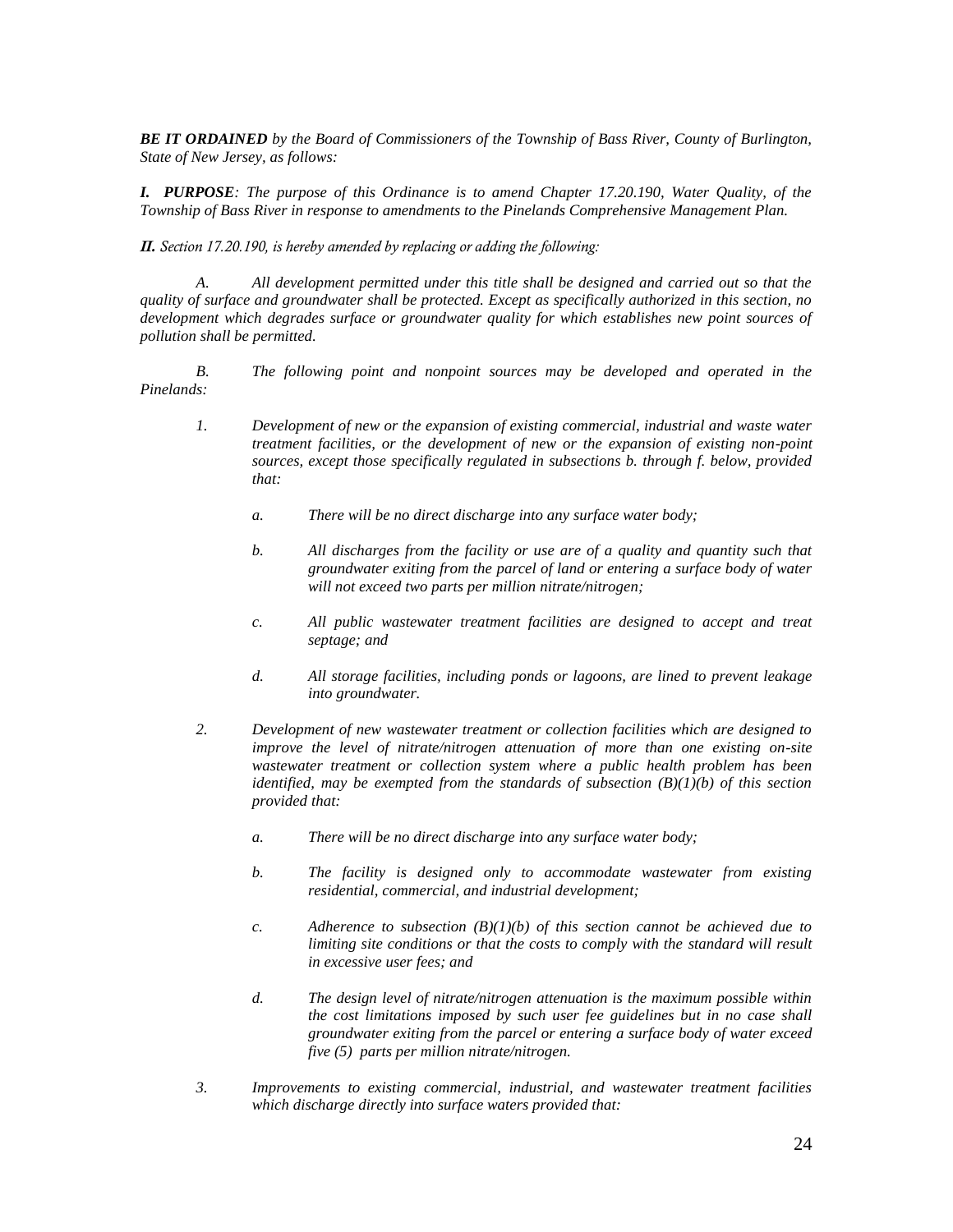- *a. There is no practical alternative available that would adhere to the standards of subsection (B)(1)(a) of this section;*
- *b. There is no increase in the existing approved capacity of the facility; and*
- *c. All discharges from the facility into surface water are such that the nitrate/nitrogen levels of the surface waters at the discharge point do not exceed two parts per million. In the event that nitrate/nitrogen levels in the surface waters immediately upstream of the discharge point exceed two parts per million, the discharge shall not exceed two parts per million nitrate/nitrogen.*
- *4. Individual on-site septic wastewater treatment systems which are not intended to reduce the level of nitrate/nitrogen in the wastewater, provided that:*
	- *a. The proposed development to be served by the system is otherwise permitted pursuant to the provisions of this title;*
	- *b. The design of the system and its discharge point, and the size of the entire contiguous parcel on which the system or systems is located will ensure that ground water existing from the entire contiguous parcel or entering a surface body of water will not exceed two (2) parts per million nitrate/nitrogen, calculated pursuant to the Pinelands dilution model dated December 1993, as amended, subject to the provisions of subsection 4.c. below. The entire contiguous parcel may include any contiguous lands to be dedicated as open space as part of the proposed development but may not include previously dedicated road rights-of-way or any contiguous land that have been deed restricted pursuant to Sections 17.20.240 or 17.08.060;*
	- *c. Only contiguous lands within the same zoning district and Pinelands management area as the proposed system or systems may be utilized for septic dilution purposes, except for the development of an individual single family dwelling on a lot existing as of January 14, 1981, nonresidential development on a lot of five (5) acres or less existing as of January 14, 1981, or cluster development in accordance with N.J.A.C. 7:50-5.19;*
	- *d. The depth to seasonal high water table is at least five (5) feet;*
	- *e. Any potable water well will be drilled and cased to a depth of at least 100 feet, unless the well penetrates an impermeable clay aquiclude, in which case the well shall be cased to at least fifty (50) feet;*
	- *f. The system will be maintained and inspected in accordance with the requirements of subsection C of this section;*
	- *g. The technology to be used has been approved by the New Jersey Department of Environmental Protection; and*
	- *h. Flow values for nonresidential development shall be determined based on the values contained in N.J.A.C. 7:9A-7.4, as amended, except that the number of employees may not be utilized in calculating flow values for office uses. In the event that N.J.A.C. 7:9A-7.4 does not provide flow values for a specific use, but a flow value is assigned for that use in 7:14A-23.3(a), the flow value specified in N.J.A.C. 7:14A-23.3(a) shall be used in calculating the flow.*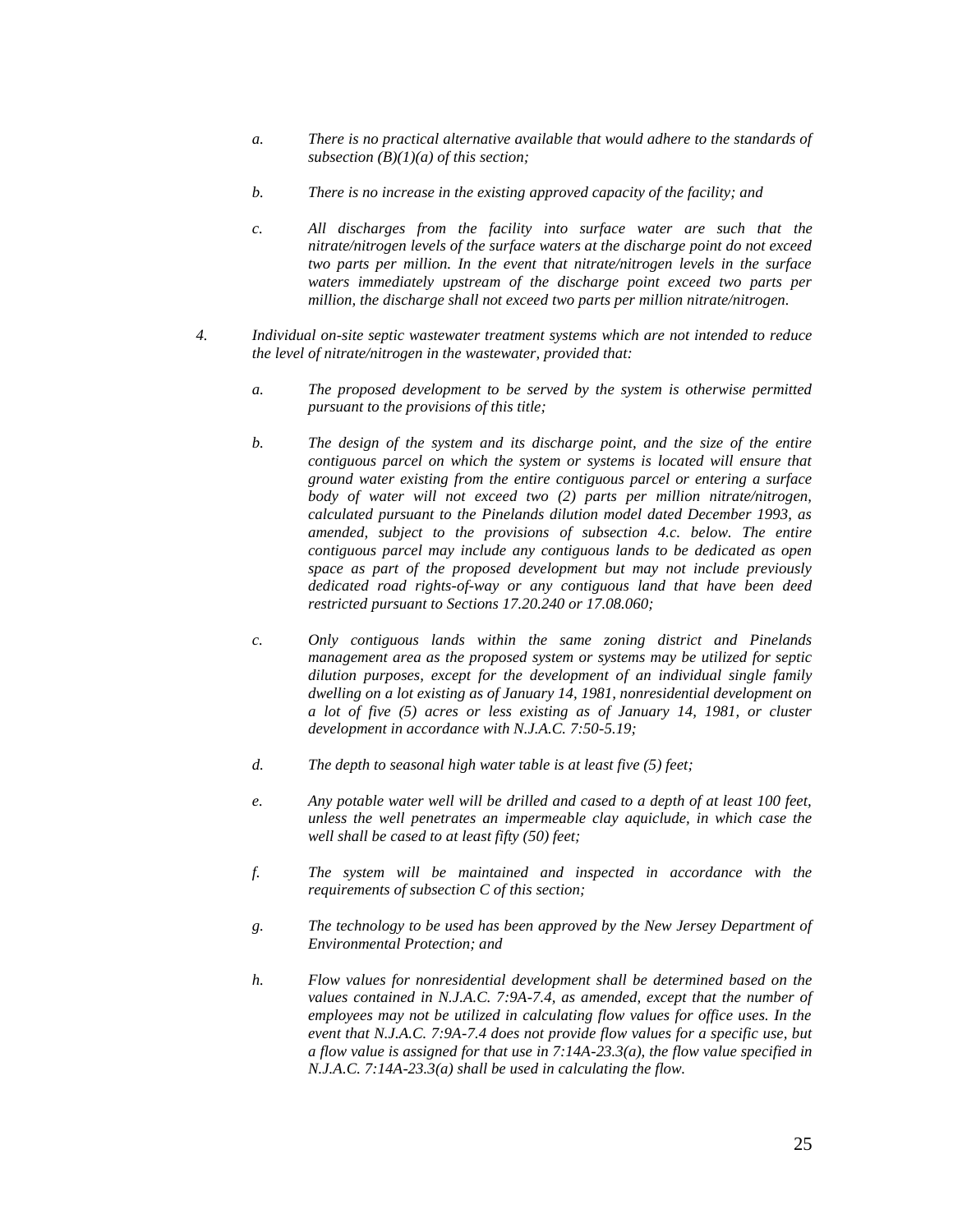- *5. Individual on-site septic wastewater treatment systems which are intended to reduce the level of nitrate/nitrogen in the wastewater, provided that:*
	- *a. The standards set forth in sections 4.a and c. through h. above are met ;*
	- *b. If the proposed development is nonresidential, it is located in the VR or VC Zones;*
	- *c. The design of the system and its discharge point, and the size of the entire contiguous parcel on which the system or systems is located, will ensure that groundwater exiting from the entire contiguous parcel or entering a surface body of water will not exceed two parts per million nitrate/nitrogen, calculated pursuant to the Pinelands dilution model, dated December 1993, as amended, subject to the provisions of section 4.c above and the assumptions and requirements set forth in N.J.A.C. 7:50-6.84(a)5iv. The entire contiguous parcel may include any contiguous lands to be dedicated as open space as part of the proposed development but may not include previously dedicated road rights-ofway or any contiguous land that have been deed restricted pursuant to Sections 17.20.240 or 17.08.060.*
- *6. Surface water runoff, provided that:*
	- *a. The total runoff generated from any net increase in impervious surfaces by a ten-year storm of a twenty-four-hour duration shall be retained and infiltrated on site. Runoff volumes shall be calculated in accordance with the United States Soil Conservation Service Technical Release No. 55 or the S.C.S. National Engineering Handbook, section 4;*
	- *b. The rates of runoff generated from the parcel by a two-year, ten-year and 100 year storm, each of a twenty-four-hour duration, shall not increase as a result of the proposed development. Runoff rates shall be calculated in accordance with the United States Soil Conservation Service Technical Release No. 55 or the S.C.S. National Engineering Handbook, section 4;*
	- *c. Surface water runoff shall not be directed in such a way as to increase the volume and rate of discharge into any surface water body from that which existed prior to development of the parcel;*
	- *d. Excessively and somewhat excessively drained soils, as defined by the soil conservation service, should be avoided for recharge of runoff wherever practical;*
	- *e. A minimum separation of two feet between the elevation of the lowest point of the bottom of the infiltration or detention facility and the seasonal high water table is met, or a lesser separation when it is demonstrated that the separation, either due to soil conditions or when considered in combination with other stormwater management techniques, is adequate to protect groundwater quality; and*
	- *f. A four-year maintenance guarantee is provided for the entire stormwater management system by the applicant. In addition, the applicant shall fund or otherwise guarantee an inspection and maintenance program for a period of no less than ten (10) years. The program shall identify the entity charged with responsibility for annual inspections and the completion of any necessary maintenance, and the method to finance said program.*
- *7. Alternate design pilot program treatment systems, provided that:*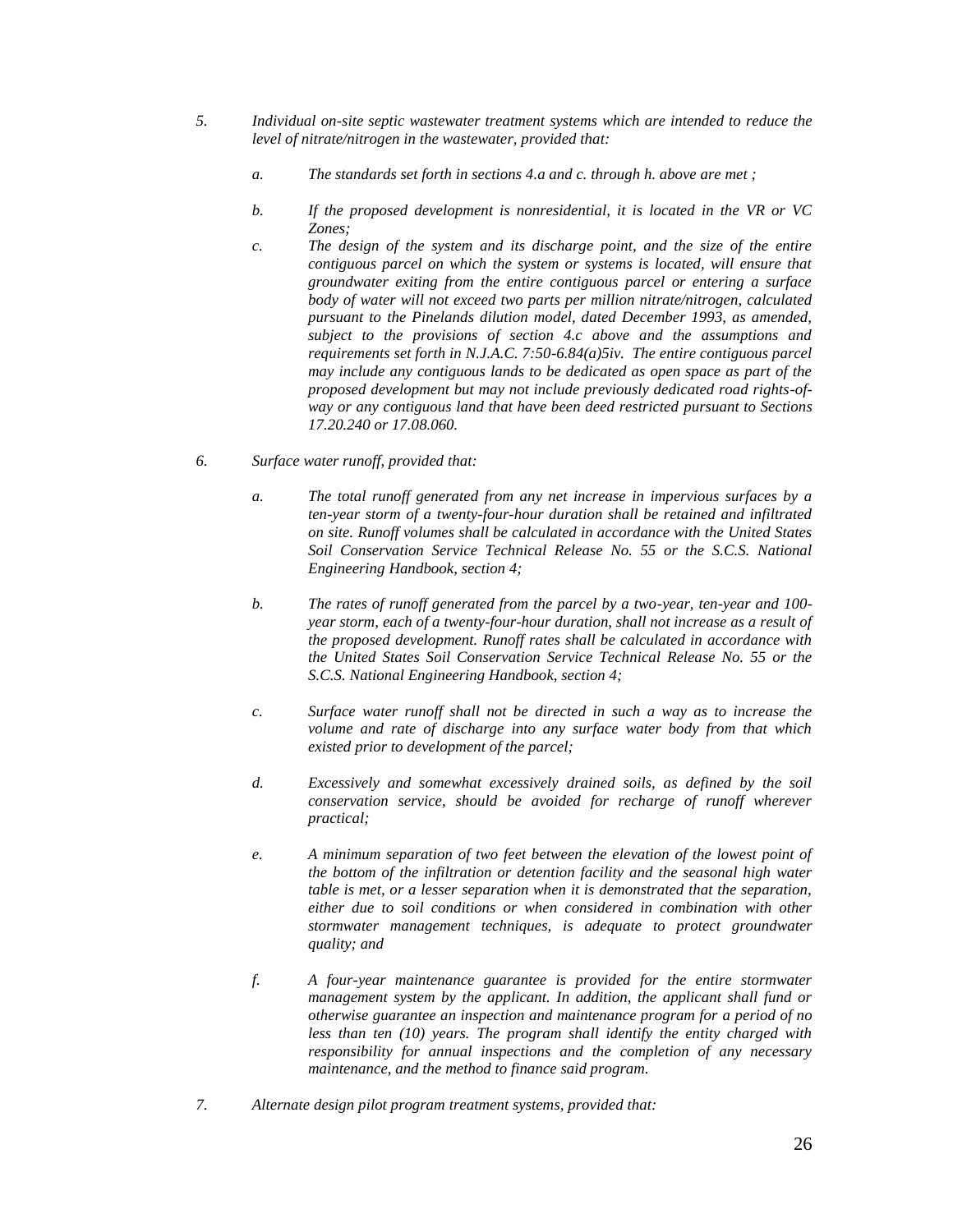- *a. The proposed development to be served by the system is residential and is otherwise permitted pursuant to the provisions of this title;*
- *b. The design of the system and its discharge point, and the size of the entire contiguous parcel on which the system or systems is located will ensure that ground water exiting from the entire contiguous parcel or entering a surface body of water will not exceed two parts per million nitrate/nitrogen, calculated pursuant to the Pinelands dilution model dated December, 1993, as amended, subject to the provisions of subsection (2)(c) below. The entire contiguous parcel may include any contiguous lands to be dedicated as open space as part of the proposed development but may not include previously dedicated road rights-of-way or any contiguous lands that have been deed restricted pursuant to Section \_\_ or \_\_\_;*
- *c. Only contiguous lands located within the same zoning district and Pinelands management area as the proposed system or systems may be utilized for septic dilution proposes, except for the development of an individual single family dwelling on a lot existing as of January 14, 1981, non-residential development on a lot of five acres or less existing as of January 14 1981, or cluster development as permitted by N.J.A.C. 7:50-5.19;*
- *d. The depth to seasonal high water table is at least five feet;*
- *e. Any potable water well will be drilled and cased to a depth of at least one hundred (100) feet, unless the well penetrates an impermeable clay aquiclude in which case the well shall be cased to at least fifty (50) feet;*
- *f. No more than ten (10) alternate design pilot program treatment systems utilizing the same technology shall be installed in the development of any parcel if those systems are each serving one single-family dwelling;*
- *g. Each system shall be equipped with automatic dialing capability to the manufacturer, or its agent, in the event of a mechanical malfunction;*
- *h. Each system shall be designed and constructed so that samples of effluent leaving the alternate design pilot program septic system can be readily taken to confirm the performance of the technology;*
- *i. The manufacturer or its agent shall provide to each owner an operation and maintenance manual approved pursuant to N.J.A.C. 7:50-10.22(a)2iv;*
- *j. Each system shall be covered by a five-year warranty and a minimum five-year maintenance contract consistent with those approved pursuant to N.J.A.C. 7:50- 10.22(a)2vi that cannot be cancelled and is renewable and which includes a provision requiring that the manufacturer or its agent inspect the system at least once a year and undertake any maintenance or repairs determined to be necessary during any such inspection or as a result of observations made at any other time;*
- *k. The property owner shall record with the deed to the property a notice consistent with that approved pursuant to N.J.A.C. 7:50-10.22(a)2vi that identifies the technology, acknowledges the owner's responsibility to operate and maintain it in accordance with the manual required in this subsection, and grants access, with reasonable notice, to the local board of health, the commission and its agents for inspection and monitoring purposes. The*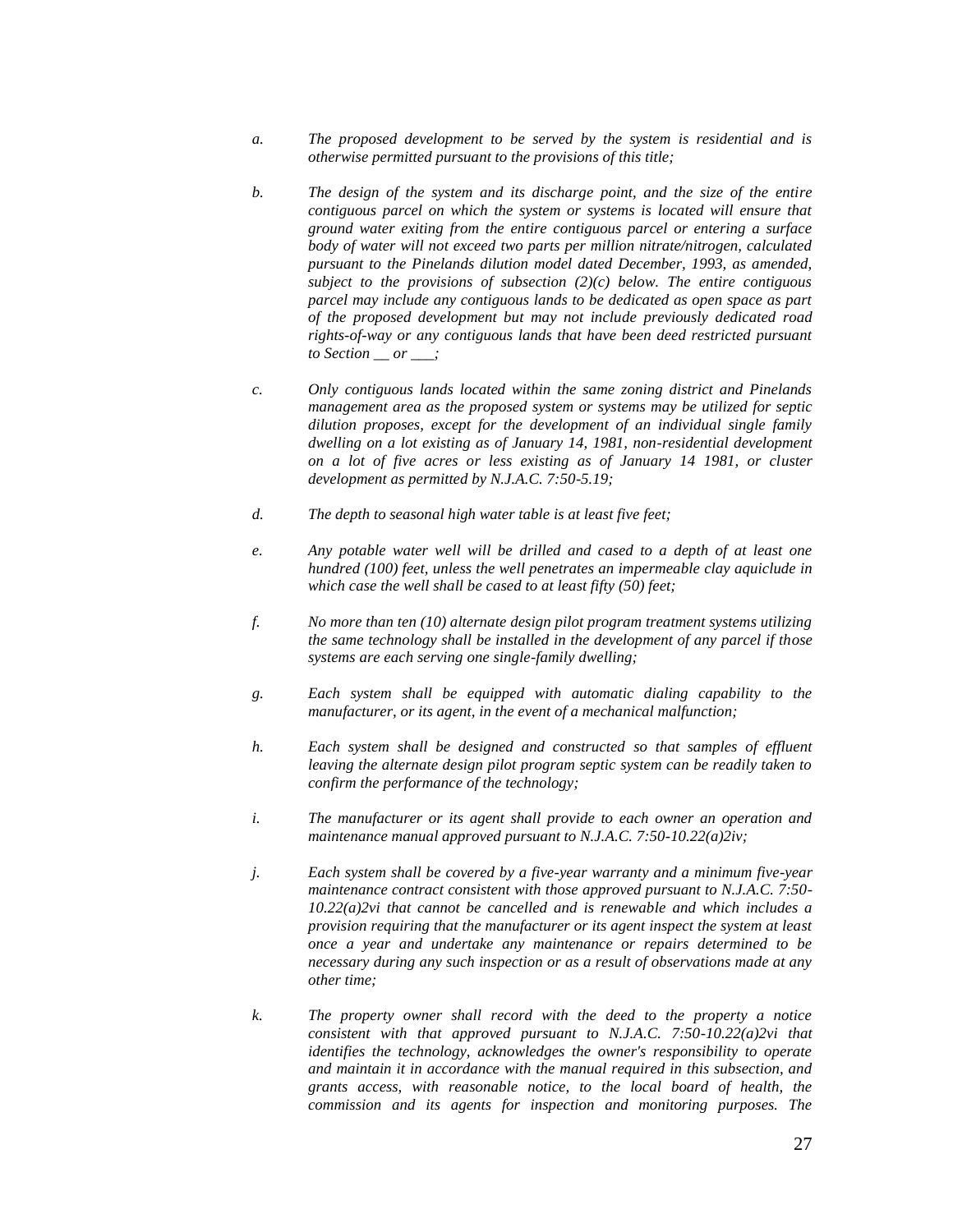*recorded deed shall run with the property and shall ensure that the maintenance requirements are binding on any owner of the property during the life of the system and that the monitoring requirements are binding on any owner of the property during the time period the monitoring requirements apply pursuant to the pilot program or any subsequent regulations adopted by the commission that apply to said system; and*

*l. No system shall be installed after August 5, 2013.*

*C. The owner of every on-site septic waste treatment facility shall, as soon as suitable septage disposal facility capacity is available, in accordance with the provisions of Chapter 326 of the Solid Waste Management Act, N.J.S.A. 13:1E-1 et seq. and Section 201 of the Clean Water Act:*

- *1. Have the facility inspected by a technician at least once every three years;*
- *2. Have the facility cleaned at least once every three years; and*
- *3. Once every three years submit to the board of health serving the township a sworn statement that the facility has been inspected and cleaned and is functional, setting forth the name of the person who performed the inspection and cleaning and the date of such inspection.*

*D. Use of the following substances is prohibited in the township to the extent that such use will result in direct or indirect introduction of such substances to any surface, or ground or surface water or any land:*

- *1. Septic tank cleaners; and*
- *2. Waste oil.*

*E. No person shall apply any herbicide to any road or public utility right-of-way within the township unless necessary to protect an adjacent agricultural activity. (Ord. 2002-9 § 2; Ord. 1997-4, §§ 20--26; Ord. 90-15 § 1 (part); Ord. 89-8 § 8.11(I)).*

*BE IT FURTHER ORDAINED that this ordinance shall take effect upon proper passage and in accordance with the law.*

### **RESOLUTION 2013-65**

### **TAX OFFICE RESOLUTION**

The motion was made by Mayor Cope, seconded by Commissioner Bourguignon to approve Resolution 2013-65. Votes: Cope–Yes, Capriglione-Yes, Bourguignon-Yes. All in favor and Resolution 2013-65 was hereby approved.

#### *RESOLUTION 2013-65*

*WHEREAS the property known as Block 31.C, Lot 5 has an overpayment due to the 2012 Homestead Rebate and the property was sold on July 19, 2013; and*

*WHEREAS the prior owner has requested refund of the overpayment amount of \$324.79;*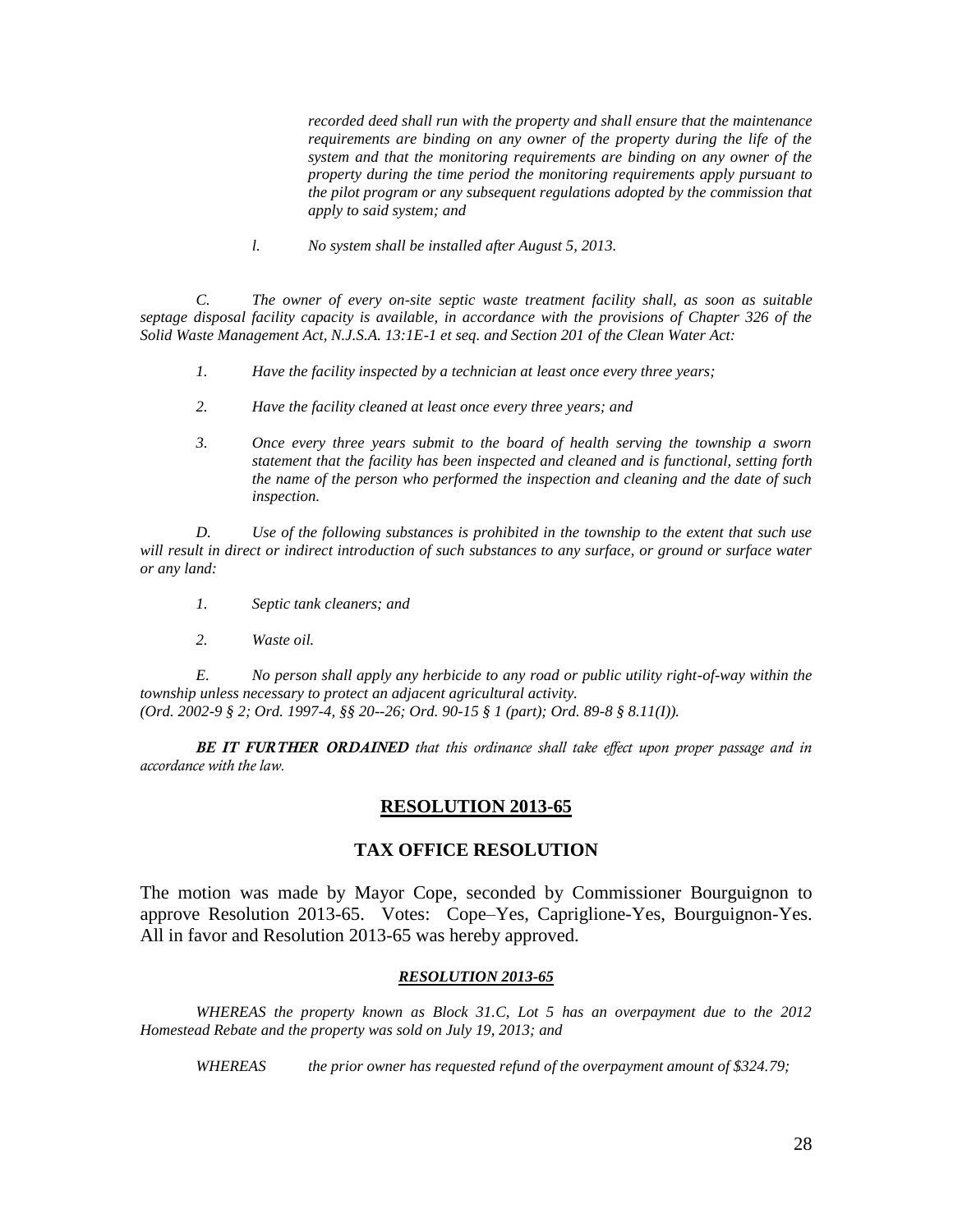*NOW THEREFORE, BE IT RESOLVED the CFO of the Township of Bass River is authorized to issue a check in the amount of \$324.79 be refunded to Carol Kennedy, 202 3rd Ave., Tuckerton, NJ 08087.*

### **RESOLUTION 2013-66 A RESOLUTION AUTHORIZING SUBMISSION OF NJ DOT GRANT FOR 2013**

The motion was made by Commissioner Bourguignon, seconded by Deputy Mayor Capriglione to approve Resolution 2013-66. Votes: Cope–Yes, Capriglione-Yes, Bourguignon-Yes. All in favor and Resolution 2013-66 was hereby approved.

### *RESOLUTION 2013-66 A RESOLUTION AUTHORIZING SUBMISSION OF NJ DOT GRANT FOR 2013*

#### *TOWNSHIP OF BASS RIVER RESOLUTION 2013-66*

*RESOLUTION: Approval to submit a grant application and execute a grant contract with the New Jersey Department of Transportation for the Reconstruction of Chips Folly road project.*

*NOW, THEREFORE, BE IT RESOLVED that Council of Bass River Township formally approves the grant application for the above stated project.*

*BE IT FURTHER RESOLVED that the Mayor and Clerk are hereby authorized to submit an electronic grant application identified as MA-2014-Bass River Township-00063 to the New Jersey Department of Transportation on behalf of Bass River Township.* 

*BE IT FURTHER RESOLVED that Mayor and Clerk are hereby authorized to sign the grant agreement on behalf of Bass River Township and that their signature constitutes acceptance of the terms and conditions of the grant agreement and approves the execution of the grant agreement.*

### **RESOLUTION 2013-67**

# **A RESOLUTION SETTING THE ANNUAL SALARY AND HOURLY PAY RATES FOR THE 2013 CALENDAR YEAR FOR CERTAIN OFFICERS AND EMPLOYEES OF THE TOWNSHIP OF BASS RIVER**

The motion was made by Mayor Cope, seconded by Commissioner Bourguignon to approve Resolution 2013-67. Votes: Cope–Yes, Capriglione-Yes, Bourguignon-Yes. All in favor and Resolution 2013-67 was hereby approved.

### *RESOLUTION 2013-67*

### *A RESOLUTION SETTING THE ANNUAL SALARY AND HOURLY PAY RATES FOR THE 2013 CALENDAR YEAR FOR CERTAIN OFFICERS AND EMPLOYEES OF THE TOWNSHIP OF BASS RIVER*

*BE IT RESOLVED by the Board of Commissioners of the Township of Bass River in the County of Burlington and the State of New Jersey at a special meeting held on this 5th day of August 2013 that the following pay rate is hereby established for the 2013 calendar year and set as follows pursuant to Salary Ordinance:*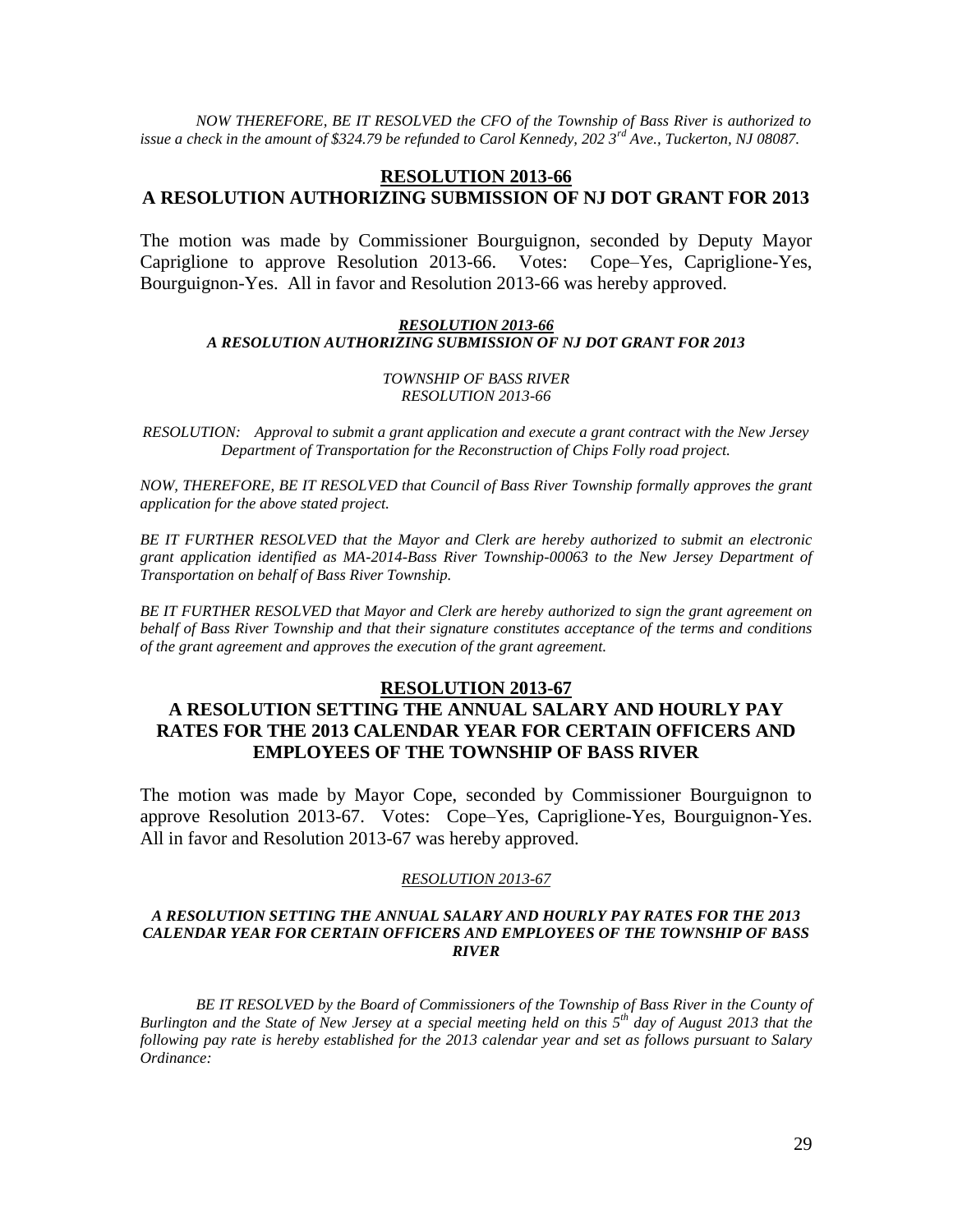*NAME TITLE*

#### *MUNICIPAL ALLIANCE GRANT 2013*

| Sotak, Christina  | Mun. Alliance Aid    | $7.25$ /hour |
|-------------------|----------------------|--------------|
| Evans, Terri      | Mun. Alliance Coord. | $1300$ /year |
| Jillson, Courtney | Mun. Alliance Aid    | $7.25$ /hour |
| Lucas, Hunter     | Mun. Alliance Aid    | 7.25         |
| Somes, Amanda S.  | Mun. Alliance Coord. | $1000$ /year |
| Steele, John      | Mun. Alliance Coord. | $1300$ /year |
| Zarych, Bridget   | Mun. Alliance Aid    | $7.25$ /hour |
| Crowley, Mikaela  | Mun. Alliance Aid    | $7.25$ /hour |
| Jaeckel, Kathleen | Mun. Alliance Aid    | $7.25$ /hour |
|                   |                      |              |

# *DEPARTMENT OF STREETS & ROADS*

*McCarten, Denis Laborer 7.25/hour*

### **RESOLUTION 2013-68**

# A RESOLUTION AWARDING CONTRACT FOR THE LEASING OF AN OUTDOOR ADVERTISING SIGN PURSUANT TO N.J.S.A. 40A:11-1

The motion was made by Commissioner Bourguignon, seconded by Deputy Mayor Capriglione to approve Resolution 2013-68. Votes: Cope–Yes, Capriglione-Yes, Bourguignon-Yes. All in favor and Resolution 2013-68 was hereby approved.

### *RESOLUTION 2013-68 BASS RIVER TOWNSHIP A RESOLUTION AWARDING CONTRACT FOR THE LEASING OF AN OUTDOOR ADVERTISING SIGN PURSUANT TO N.J.S.A. 40A:11-1*

*WHEREAS, sealed public bids for the leasing of an outdoor advertising sign were received by the Bass River Municipal Clerk on July 31, 2013; and*

*WHEREAS, the Commissioners conducted significant discussion and consideration of the matter including a review of the most recent lease agreement for the outdoor advertising sign located on Block 4, Lot 1 in the Township of Bass River and the bid submitted pursuant thereto; and*

*WHEREAS, the Township Commissioners have reviewed the recommendations made by the Township Solicitor on said bid; and*

*WHEREAS, Interstate Outdoor Advertising, L.P. was the highest qualified bidder and submitted a conforming bid; and*

*WHEREAS, specifications were drawn to promote maximum competition for the public contract.*

*NOW, THEREFORE, BE IT RESOLVED by the Board of Commissioners of the Township of Bass River, County of Burlington, State of New Jersey that the contract for the leasing of the outdoor advertising sign located on Block 4, Lot 1 in the Township of Bass River for a period of five (5) years in the amount of One Thousand Eight Hundred Dollars (\$1,800.00) be and the same is hereby awarded to Interstate Outdoor Advertising, L.P.*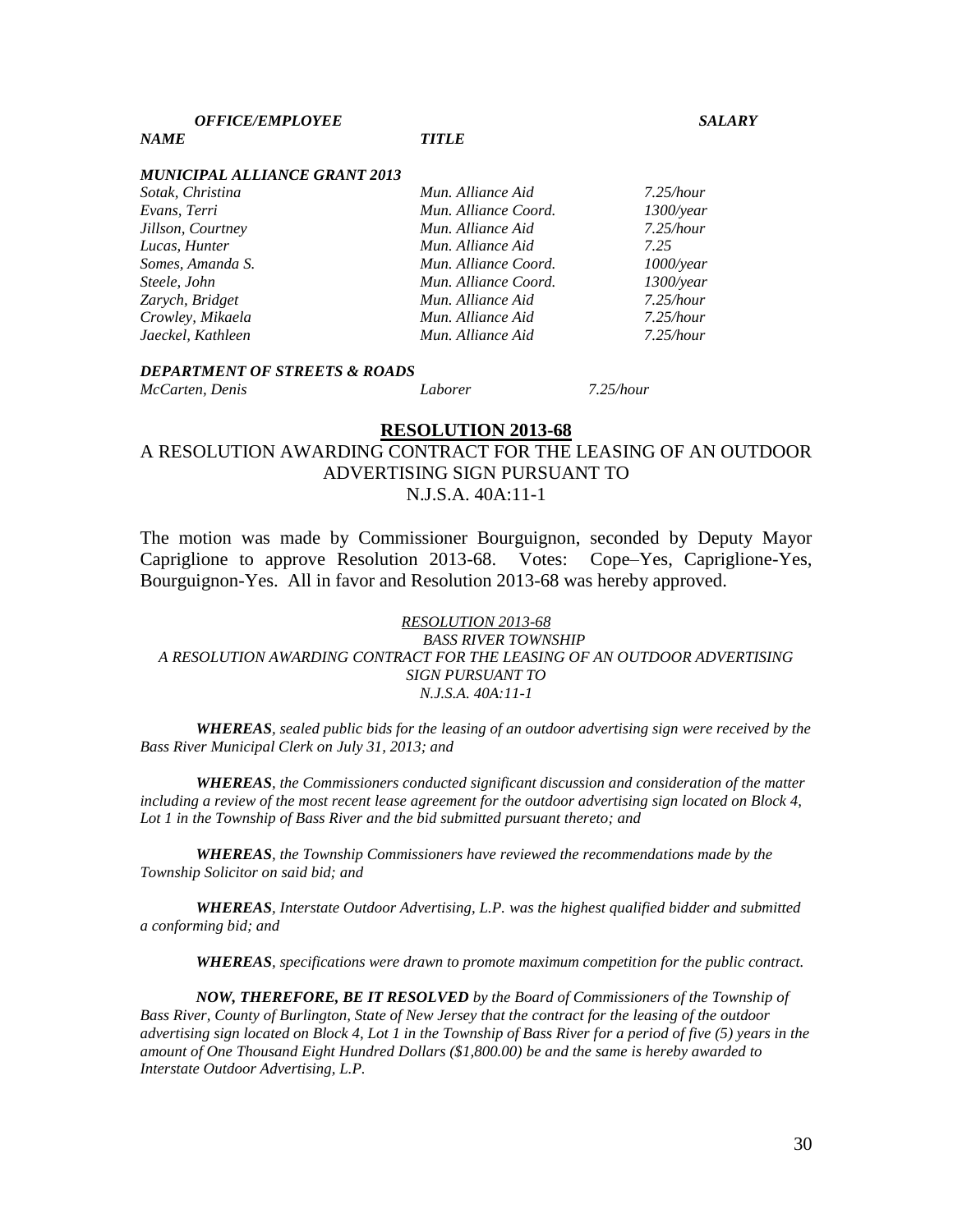*BE IT FURTHER RESOLVED that the Mayor of Bass River Township be and is hereby directed to sign for and on its behalf the contract in the prescribed form for said lease.*

*BE IT FURTHER RESOLVED that the clerk of this body be and is hereby directed to seal said contract with the corporate seal of this body and to attest to the same.*

*I hereby certify the foregoing to be a true copy of a resolution adopted by the Bass River Township Board of Commissioners at a meeting held on August 5, 2013.*

### NEW BUSINESS:

- a. Campground License Renewal:
	- 1. Chips Folly Campground

The motion was made by Commissioner Bourguignon, seconded by Deputy Mayor Capriglione to approve license for Chips Folly Campground. Votes: Cope-Yes, Capriglione-Yes, Bourguignon-Yes. All in favor and licenses for Chips Folly Campground was hereby approved for 2013.

REPORTS:

The following reports were noted.

Report of Solicitor Report of Municipal Court Dog Report Report of Safety Coordinator

Deputy Mayor Capriglione requested a special meeting be scheduled to discuss ambulance service in the township and obtain public input on the matter. The meeting would be scheduled on August  $19^{th}$  at 7 p.m. at the school. He would like to have two meetings. This first meeting would be for the Town People and the second would be with the representatives from the various organizations.

### PUBLIC COMMENT:

The meeting was open for public comment at 8:42 p.m. upon a motion by Commissioner Bourguignon, seconded by Deputy Mayor Capriglione. All in favor.

Mr. L. Assur asked questions concerning the Pinelands CMP to which the solicitor responded.

Mrs. R. Bourguignon noted a vehicle on the side of North Maple Avenue is in possible violation and creating a hazard and requested Code Enforcement to visit site.

Mrs. K. Dolch asked about future improvements to the Old Rustic Inn. Solicitor noted she has been attempting to make contact with the owners. No response has been received.